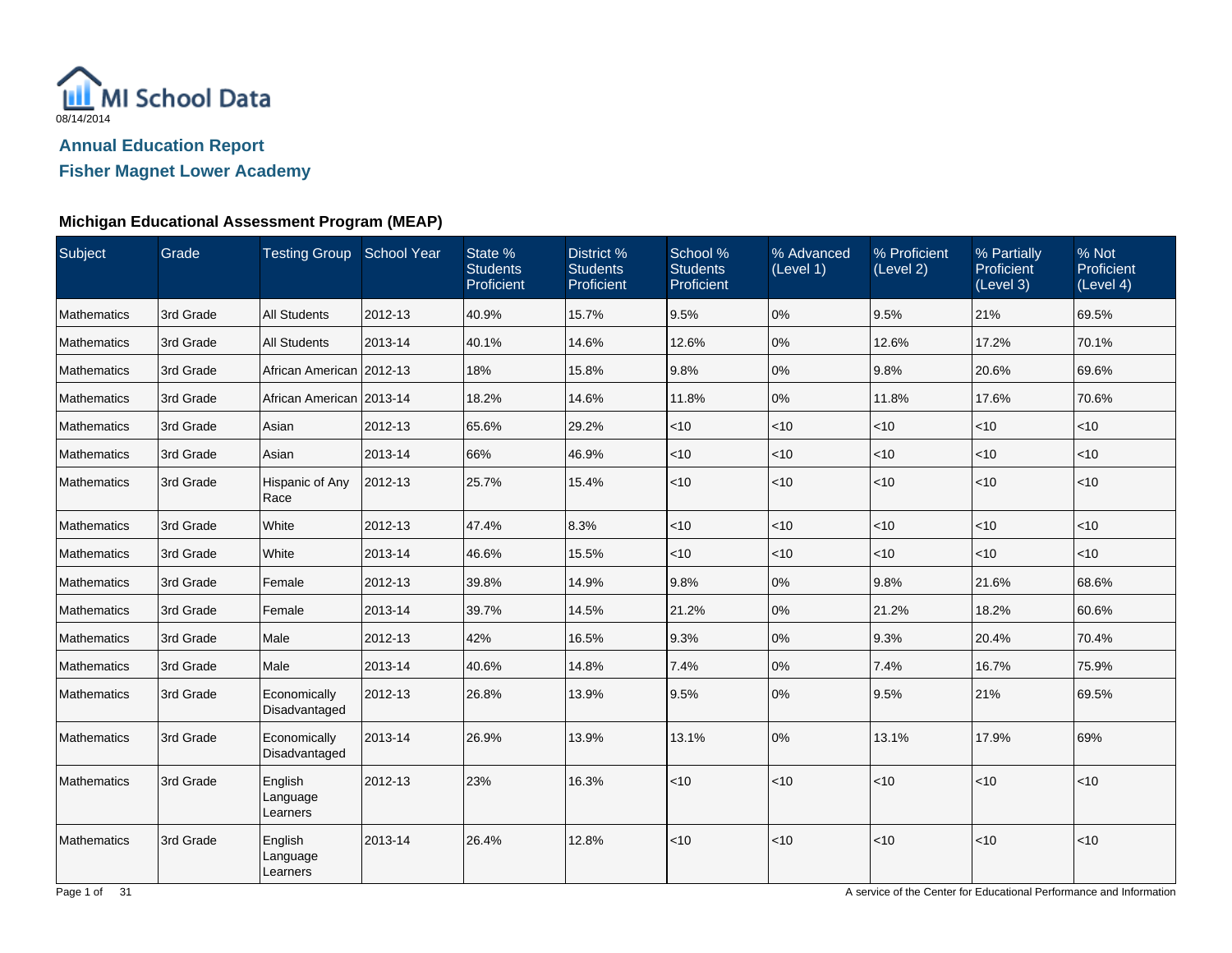

## **Fisher Magnet Lower Academy**

### **Michigan Educational Assessment Program (MEAP)**

| Subject            | Grade     | Testing Group School Year                   |         | State %<br><b>Students</b><br>Proficient | District %<br><b>Students</b><br>Proficient | School %<br><b>Students</b><br>Proficient | % Advanced<br>(Level 1) | % Proficient<br>(Level 2) | % Partially<br>Proficient<br>(Level 3) | % Not<br>Proficient<br>(Level 4) |
|--------------------|-----------|---------------------------------------------|---------|------------------------------------------|---------------------------------------------|-------------------------------------------|-------------------------|---------------------------|----------------------------------------|----------------------------------|
| Mathematics        | 3rd Grade | <b>Students With</b><br><b>Disabilities</b> | 2012-13 | 21.5%                                    | 13.1%                                       | 9.1%                                      | 0%                      | 9.1%                      | 27.3%                                  | 63.6%                            |
| <b>Mathematics</b> | 3rd Grade | <b>Students With</b><br><b>Disabilities</b> | 2013-14 | 22.2%                                    | 9.5%                                        | 0%                                        | 0%                      | 0%                        | 20%                                    | 80%                              |
| Mathematics        | 4th Grade | <b>All Students</b>                         | 2012-13 | 46.1%                                    | 18.8%                                       | 6.5%                                      | 0%                      | 6.5%                      | 14.8%                                  | 78.7%                            |
| Mathematics        | 4th Grade | <b>All Students</b>                         | 2013-14 | 45.3%                                    | 17.2%                                       | 3.3%                                      | 0%                      | 3.3%                      | 14.3%                                  | 82.4%                            |
| Mathematics        | 4th Grade | American Indian                             | 2012-13 | 39.8%                                    | $<$ 10                                      | $<$ 10                                    | $<$ 10                  | $<$ 10                    | $<$ 10                                 | $<$ 10                           |
| Mathematics        | 4th Grade | African American 2012-13                    |         | 20%                                      | 17.1%                                       | 5.7%                                      | 0%                      | 5.7%                      | 15.2%                                  | 79%                              |
| Mathematics        | 4th Grade | African American 2013-14                    |         | 18.2%                                    | 15.8%                                       | 3.3%                                      | 0%                      | 3.3%                      | 14.3%                                  | 82.4%                            |
| Mathematics        | 4th Grade | Asian                                       | 2012-13 | 71.4%                                    | 55%                                         | <10                                       | $<$ 10                  | $<$ 10                    | $<$ 10                                 | $<$ 10                           |
| Mathematics        | 4th Grade | White                                       | 2012-13 | 53%                                      | 16.2%                                       | $<$ 10                                    | $<$ 10                  | $<$ 10                    | < 10                                   | $<$ 10                           |
| Mathematics        | 4th Grade | Female                                      | 2012-13 | 45.7%                                    | 18.4%                                       | 5.1%                                      | 0%                      | 5.1%                      | 13.6%                                  | 81.4%                            |
| Mathematics        | 4th Grade | Female                                      | 2013-14 | 43.4%                                    | 16.5%                                       | 4.4%                                      | 0%                      | 4.4%                      | 15.6%                                  | 80%                              |
| <b>Mathematics</b> | 4th Grade | Male                                        | 2012-13 | 46.4%                                    | 19.2%                                       | 8.2%                                      | 0%                      | 8.2%                      | 16.3%                                  | 75.5%                            |
| Mathematics        | 4th Grade | Male                                        | 2013-14 | 47.2%                                    | 18%                                         | 2.2%                                      | 0%                      | 2.2%                      | 13%                                    | 84.8%                            |
| Mathematics        | 4th Grade | Economically<br>Disadvantaged               | 2012-13 | 31.1%                                    | 17.4%                                       | 6.5%                                      | 0%                      | 6.5%                      | 14.8%                                  | 78.7%                            |
| Mathematics        | 4th Grade | Economically<br>Disadvantaged               | 2013-14 | 29.5%                                    | 16.7%                                       | 3.4%                                      | 0%                      | 3.4%                      | 14.6%                                  | 82%                              |
| <b>Mathematics</b> | 4th Grade | English<br>Language<br>Learners             | 2012-13 | 24.4%                                    | 26.5%                                       | <10                                       | < 10                    | $ $ < 10                  | <10                                    | <10                              |
| Mathematics        | 4th Grade | <b>Students With</b><br><b>Disabilities</b> | 2012-13 | 23%                                      | 7%                                          | $<10$                                     | < 10                    | <10                       | $<$ 10                                 | < 10                             |

A service of the Center for Educational Performance and Information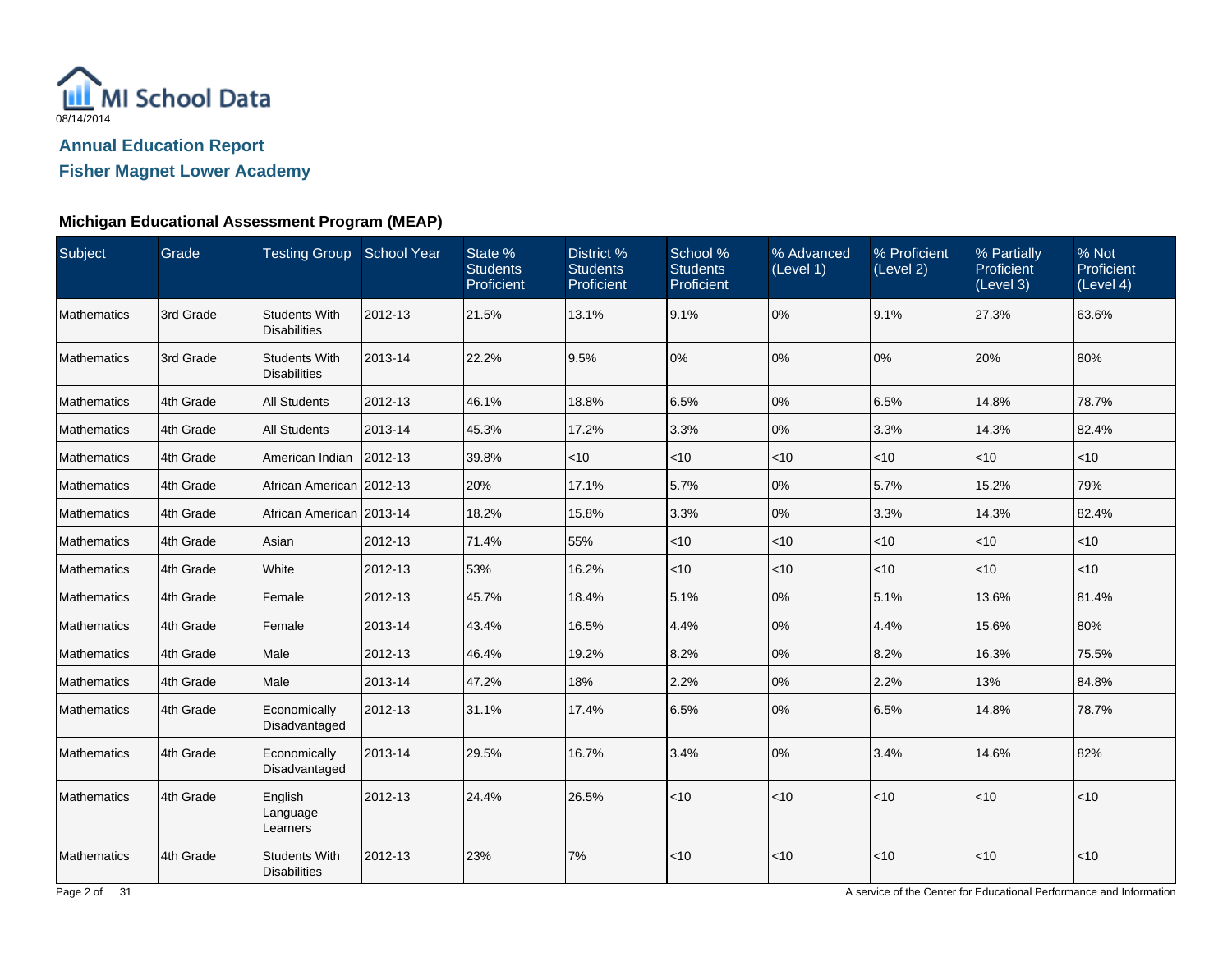

**Fisher Magnet Lower Academy**

### **Michigan Educational Assessment Program (MEAP)**

| Subject     | Grade     | Testing Group School Year                   |         | State %<br><b>Students</b><br>Proficient | District %<br><b>Students</b><br>Proficient | School %<br><b>Students</b><br>Proficient | % Advanced<br>(Level 1) | % Proficient<br>(Level 2) | % Partially<br><b>Proficient</b><br>(Level 3) | % Not<br>Proficient<br>(Level 4) |
|-------------|-----------|---------------------------------------------|---------|------------------------------------------|---------------------------------------------|-------------------------------------------|-------------------------|---------------------------|-----------------------------------------------|----------------------------------|
| Mathematics | 4th Grade | <b>Students With</b><br><b>Disabilities</b> | 2013-14 | 23.2%                                    | 10.6%                                       | $<$ 10                                    | <10                     | $<$ 10                    | $ $ < 10                                      | $<$ 10                           |
| Reading     | 3rd Grade | <b>All Students</b>                         | 2012-13 | 66.5%                                    | 42.7%                                       | 27.1%                                     | 0%                      | 27.1%                     | 38.3%                                         | 34.6%                            |
| Reading     | 3rd Grade | <b>All Students</b>                         | 2013-14 | 61.3%                                    | 35.3%                                       | 41.9%                                     | 3.5%                    | 38.4%                     | 39.5%                                         | 18.6%                            |
| Reading     | 3rd Grade | African American 2012-13                    |         | 44.8%                                    | 43.2%                                       | 27.9%                                     | 0%                      | 27.9%                     | 37.5%                                         | 34.6%                            |
| Reading     | 3rd Grade | African American   2013-14                  |         | 37.3%                                    | 36.2%                                       | 41.7%                                     | 3.6%                    | 38.1%                     | 40.5%                                         | 17.9%                            |
| Reading     | 3rd Grade | Asian                                       | 2012-13 | 79%                                      | 65.1%                                       | $<$ 10                                    | $<$ 10                  | $<$ 10                    | $<$ 10                                        | $<$ 10                           |
| Reading     | 3rd Grade | Asian                                       | 2013-14 | 76.2%                                    | 62.1%                                       | $<$ 10                                    | $<$ 10                  | <10                       | $ $ < 10                                      | $<$ 10                           |
| Reading     | 3rd Grade | Hispanic of Any<br>Race                     | 2012-13 | 53.5%                                    | 38.4%                                       | $<$ 10                                    | $<$ 10                  | $<$ 10                    | $ $ < 10                                      | $<$ 10                           |
| Reading     | 3rd Grade | White                                       | 2012-13 | 73%                                      | 41%                                         | <10                                       | $<$ 10                  | $<$ 10                    | $ $ < 10                                      | $<$ 10                           |
| Reading     | 3rd Grade | White                                       | 2013-14 | 68.8%                                    | 39.2%                                       | $<$ 10                                    | $<$ 10                  | <10                       | $ $ < 10                                      | $<$ 10                           |
| Reading     | 3rd Grade | Female                                      | 2012-13 | 70.2%                                    | 45.7%                                       | 30.2%                                     | 0%                      | 30.2%                     | 34%                                           | 35.8%                            |
| Reading     | 3rd Grade | Female                                      | 2013-14 | 64.1%                                    | 37%                                         | 48.5%                                     | 6.1%                    | 42.4%                     | 33.3%                                         | 18.2%                            |
| Reading     | 3rd Grade | Male                                        | 2012-13 | 63%                                      | 39.7%                                       | 24.1%                                     | 0%                      | 24.1%                     | 42.6%                                         | 33.3%                            |
| Reading     | 3rd Grade | Male                                        | 2013-14 | 58.6%                                    | 33.8%                                       | 37.7%                                     | 1.9%                    | 35.8%                     | 43.4%                                         | 18.9%                            |
| Reading     | 3rd Grade | Economically<br>Disadvantaged               | 2012-13 | 53.8%                                    | 40.5%                                       | 27.1%                                     | 0%                      | 27.1%                     | 38.3%                                         | 34.6%                            |
| Reading     | 3rd Grade | Economically<br>Disadvantaged               | 2013-14 | 47.9%                                    | 34.4%                                       | 43.4%                                     | 3.6%                    | 39.8%                     | 38.6%                                         | 18.1%                            |
| Reading     | 3rd Grade | English<br>Language<br>Learners             | 2012-13 | 41.5%                                    | 40.3%                                       | $<$ 10                                    | $<$ 10                  | $<$ 10                    | < 10                                          | $<$ 10                           |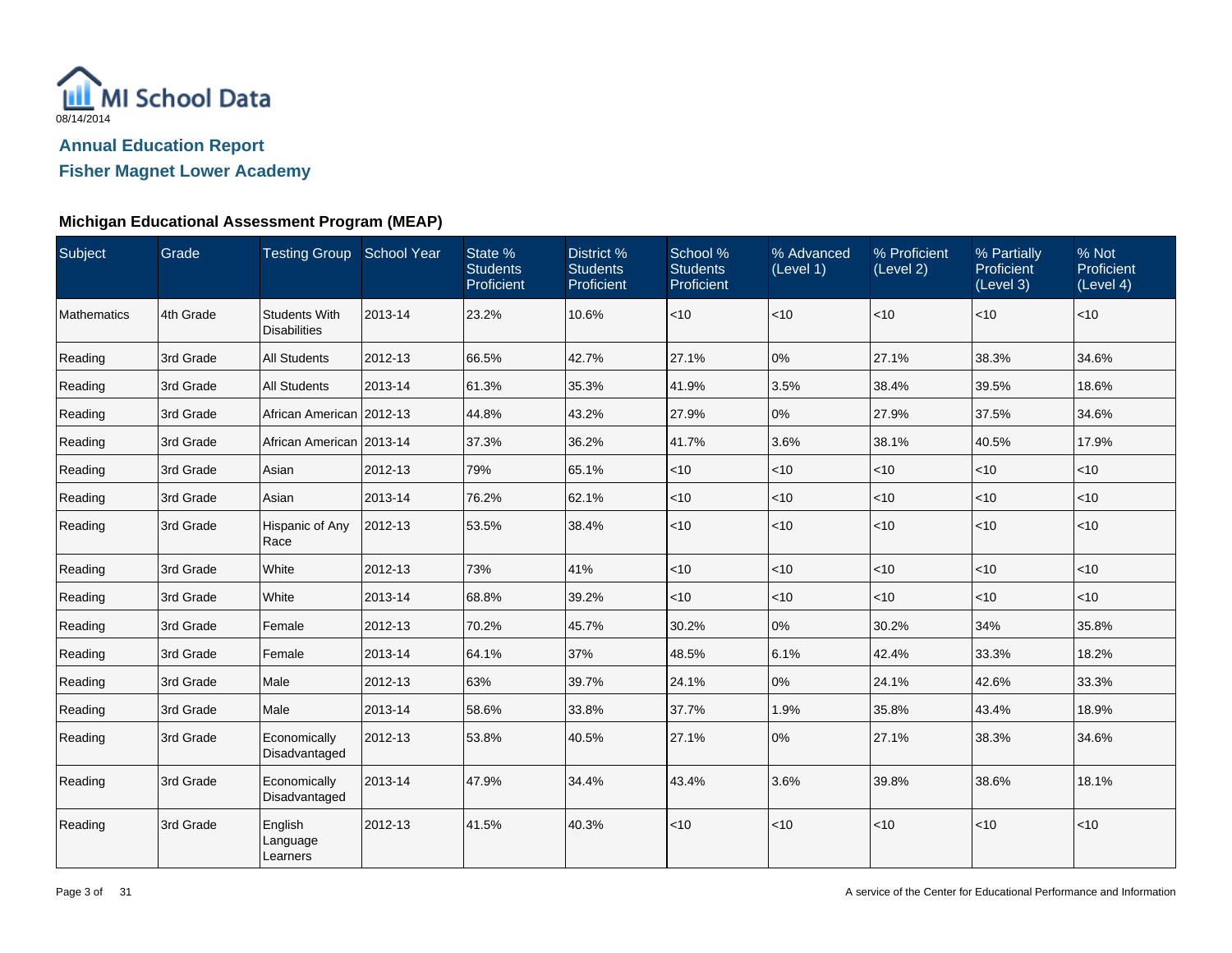

## **Fisher Magnet Lower Academy**

### **Michigan Educational Assessment Program (MEAP)**

| Subject | Grade     | Testing Group School Year                   |         | State %<br><b>Students</b><br>Proficient | District %<br><b>Students</b><br>Proficient | School %<br><b>Students</b><br>Proficient | % Advanced<br>(Level 1) | % Proficient<br>(Level 2) | % Partially<br>Proficient<br>(Level 3) | % Not<br>Proficient<br>(Level 4) |
|---------|-----------|---------------------------------------------|---------|------------------------------------------|---------------------------------------------|-------------------------------------------|-------------------------|---------------------------|----------------------------------------|----------------------------------|
| Reading | 3rd Grade | English<br>Language<br>Learners             | 2013-14 | 37.2%                                    | 26.5%                                       | $<$ 10                                    | $<$ 10                  | $<$ 10                    | $ $ < 10                               | $<$ 10                           |
| Reading | 3rd Grade | <b>Students With</b><br><b>Disabilities</b> | 2012-13 | 37.9%                                    | 31.2%                                       | 0%                                        | 0%                      | 0%                        | 72.7%                                  | 27.3%                            |
| Reading | 3rd Grade | <b>Students With</b><br><b>Disabilities</b> | 2013-14 | 35.1%                                    | 21%                                         | 20%                                       | 0%                      | 20%                       | 60%                                    | 20%                              |
| Reading | 4th Grade | <b>All Students</b>                         | 2012-13 | 68.1%                                    | 40.7%                                       | 31.1%                                     | 0%                      | 31.1%                     | 45.3%                                  | 23.6%                            |
| Reading | 4th Grade | <b>All Students</b>                         | 2013-14 | 70%                                      | 42.6%                                       | 30.8%                                     | 0%                      | 30.8%                     | 34.1%                                  | 35.2%                            |
| Reading | 4th Grade | American Indian                             | 2012-13 | 66.4%                                    | $<$ 10                                      | $<$ 10                                    | < 10                    | $<$ 10                    | $ $ < 10                               | $<$ 10                           |
| Reading | 4th Grade | African American   2012-13                  |         | 43%                                      | 39.6%                                       | 31.1%                                     | 0%                      | 31.1%                     | 45.6%                                  | 23.3%                            |
| Reading | 4th Grade | African American   2013-14                  |         | 47.6%                                    | 41.8%                                       | 30.8%                                     | 0%                      | 30.8%                     | 34.1%                                  | 35.2%                            |
| Reading | 4th Grade | Asian                                       | 2012-13 | 79.2%                                    | 67.6%                                       | $<$ 10                                    | $<$ 10                  | $<$ 10                    | $ $ < 10                               | $<$ 10                           |
| Reading | 4th Grade | White                                       | 2012-13 | 75.1%                                    | 35.3%                                       | $<$ 10                                    | < 10                    | $<$ 10                    | $ $ < 10                               | $<$ 10                           |
| Reading | 4th Grade | Female                                      | 2012-13 | 71.1%                                    | 43.7%                                       | 27.6%                                     | $0\%$                   | 27.6%                     | 48.3%                                  | 24.1%                            |
| Reading | 4th Grade | Female                                      | 2013-14 | 73%                                      | 46.6%                                       | 31.1%                                     | 0%                      | 31.1%                     | 46.7%                                  | 22.2%                            |
| Reading | 4th Grade | Male                                        | 2012-13 | 65.1%                                    | 37.7%                                       | 35.4%                                     | 0%                      | 35.4%                     | 41.7%                                  | 22.9%                            |
| Reading | 4th Grade | Male                                        | 2013-14 | 67%                                      | 38.7%                                       | 30.4%                                     | $0\%$                   | 30.4%                     | 21.7%                                  | 47.8%                            |
| Reading | 4th Grade | Economically<br>Disadvantaged               | 2012-13 | 55.1%                                    | 38.7%                                       | 31.1%                                     | 0%                      | 31.1%                     | 45.3%                                  | 23.6%                            |
| Reading | 4th Grade | Economically<br>Disadvantaged               | 2013-14 | 57.3%                                    | 40.9%                                       | 30.3%                                     | 0%                      | 30.3%                     | 34.8%                                  | 34.8%                            |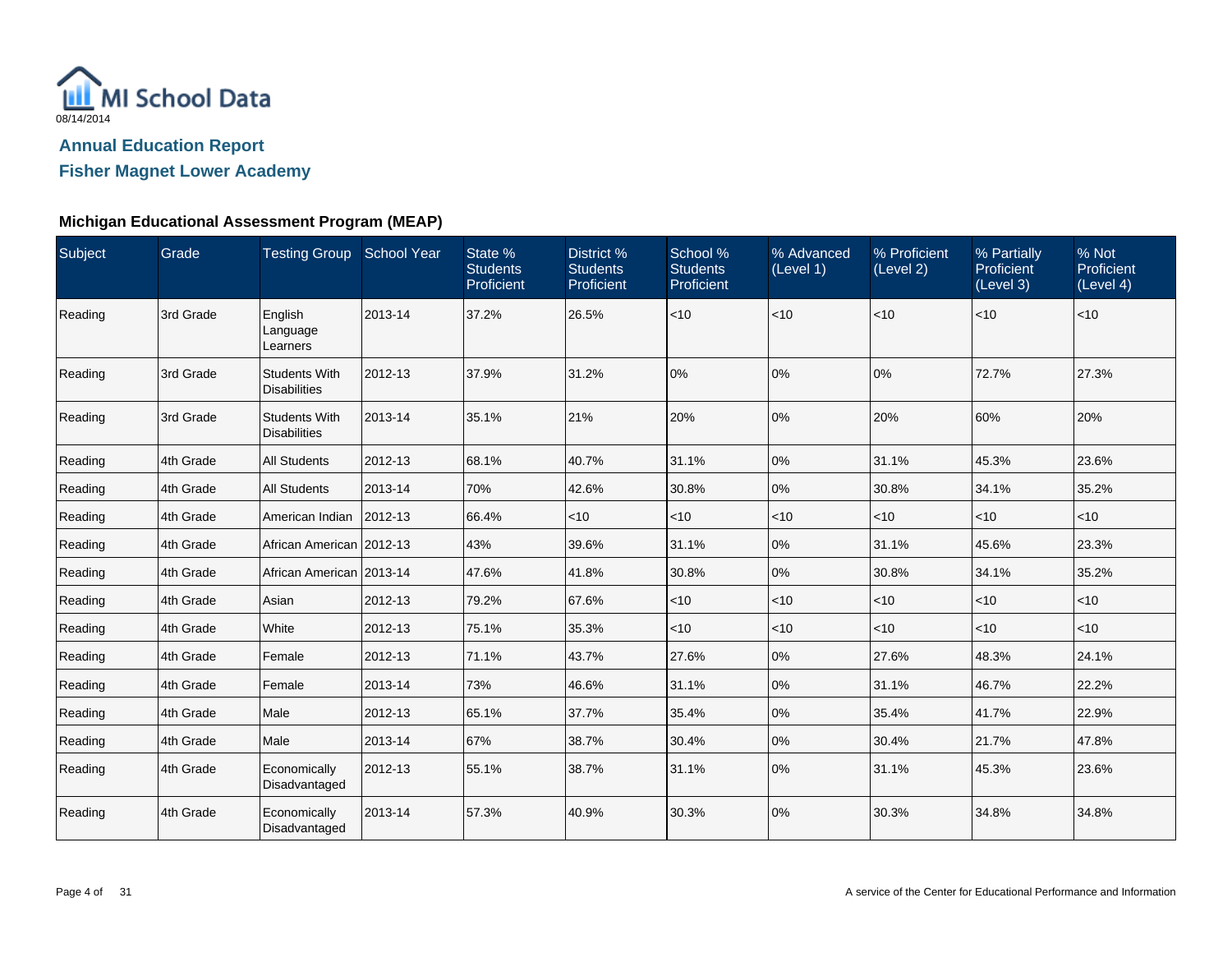

**Fisher Magnet Lower Academy**

### **Michigan Educational Assessment Program (MEAP)**

| Subject | Grade     | <b>Testing Group</b>                     | School Year | State %<br><b>Students</b><br>Proficient | District %<br><b>Students</b><br>Proficient | School %<br><b>Students</b><br>Proficient | % Advanced<br>(Level 1) | % Proficient<br>(Level 2) | % Partially<br><b>Proficient</b><br>(Level 3) | % Not<br>Proficient<br>(Level 4) |
|---------|-----------|------------------------------------------|-------------|------------------------------------------|---------------------------------------------|-------------------------------------------|-------------------------|---------------------------|-----------------------------------------------|----------------------------------|
| Reading | 4th Grade | English<br>Language<br><b>I Learners</b> | 2012-13     | 39.1%                                    | 46.4%                                       | $ $ <10                                   | $\leq 10$               | l<10                      | < 10                                          | $ $ < 10                         |
| Reading | 4th Grade | Students With<br>Disabilities            | 2012-13     | 38.3%                                    | 22.1%                                       | l<10                                      | $\leq 10$               | l<10                      | < 10                                          | l<10                             |
| Reading | 4th Grade | Students With<br>Disabilities            | 2013-14     | 41.6%                                    | 24.1%                                       | $ $ <10                                   | $\leq 10$               | l<10                      | < 10                                          | $ $ < 10                         |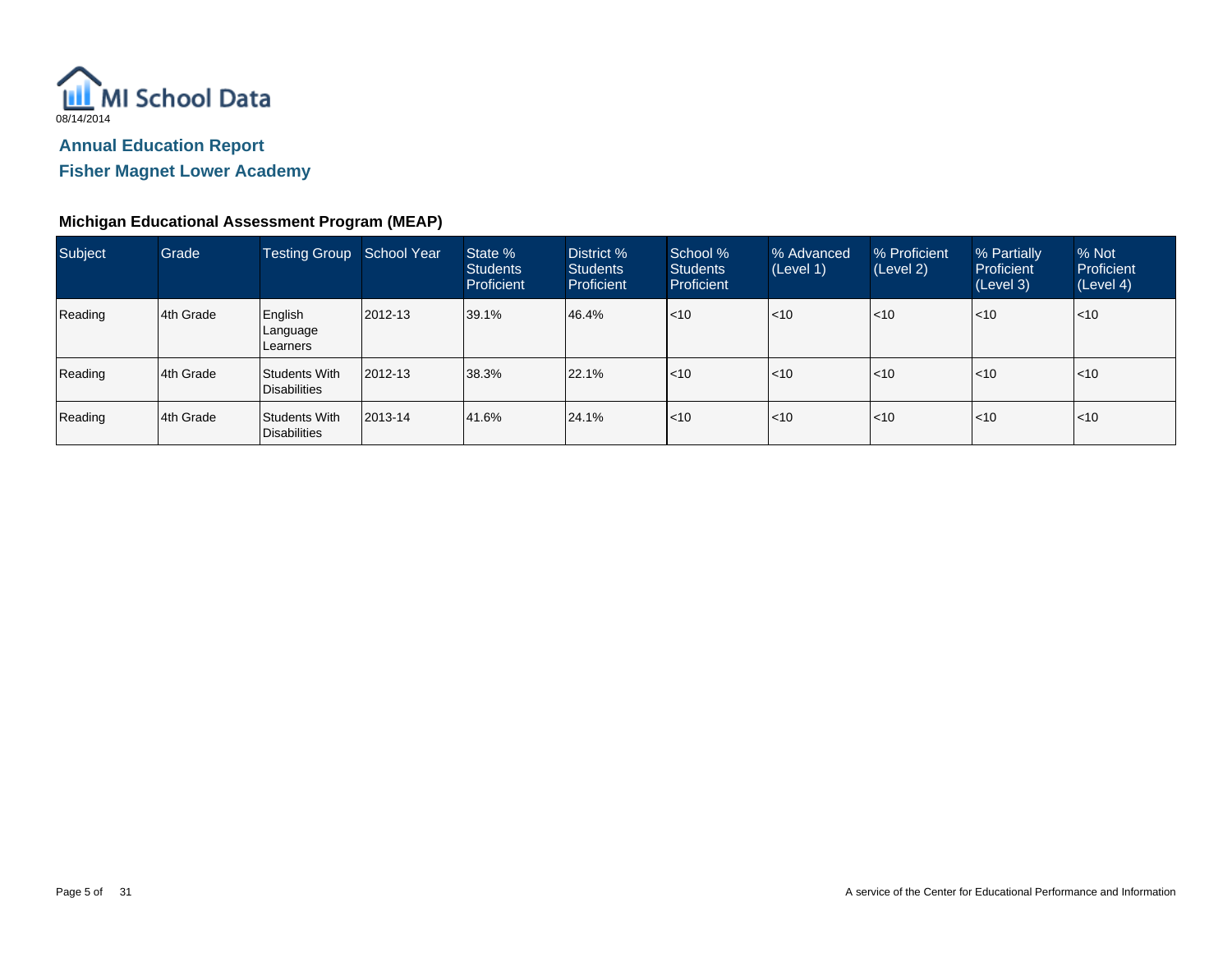

**Fisher Magnet Lower Academy**

### **Michigan Merit Examination (MME)**

| Subject | Grade | Testing Group School Year |  | State %<br>Students<br>Proficient | District %<br><b>Students</b><br>Proficient | School %<br>Students <sup>1</sup><br><b>Proficient</b> | % Advanced<br>(Level 1) | % Proficient<br>(Level 2) | % Partially<br><b>Proficient</b><br>(Level 3) | % Not<br><b>Proficient</b><br>(Level 4) |
|---------|-------|---------------------------|--|-----------------------------------|---------------------------------------------|--------------------------------------------------------|-------------------------|---------------------------|-----------------------------------------------|-----------------------------------------|
|---------|-------|---------------------------|--|-----------------------------------|---------------------------------------------|--------------------------------------------------------|-------------------------|---------------------------|-----------------------------------------------|-----------------------------------------|

No Data to Display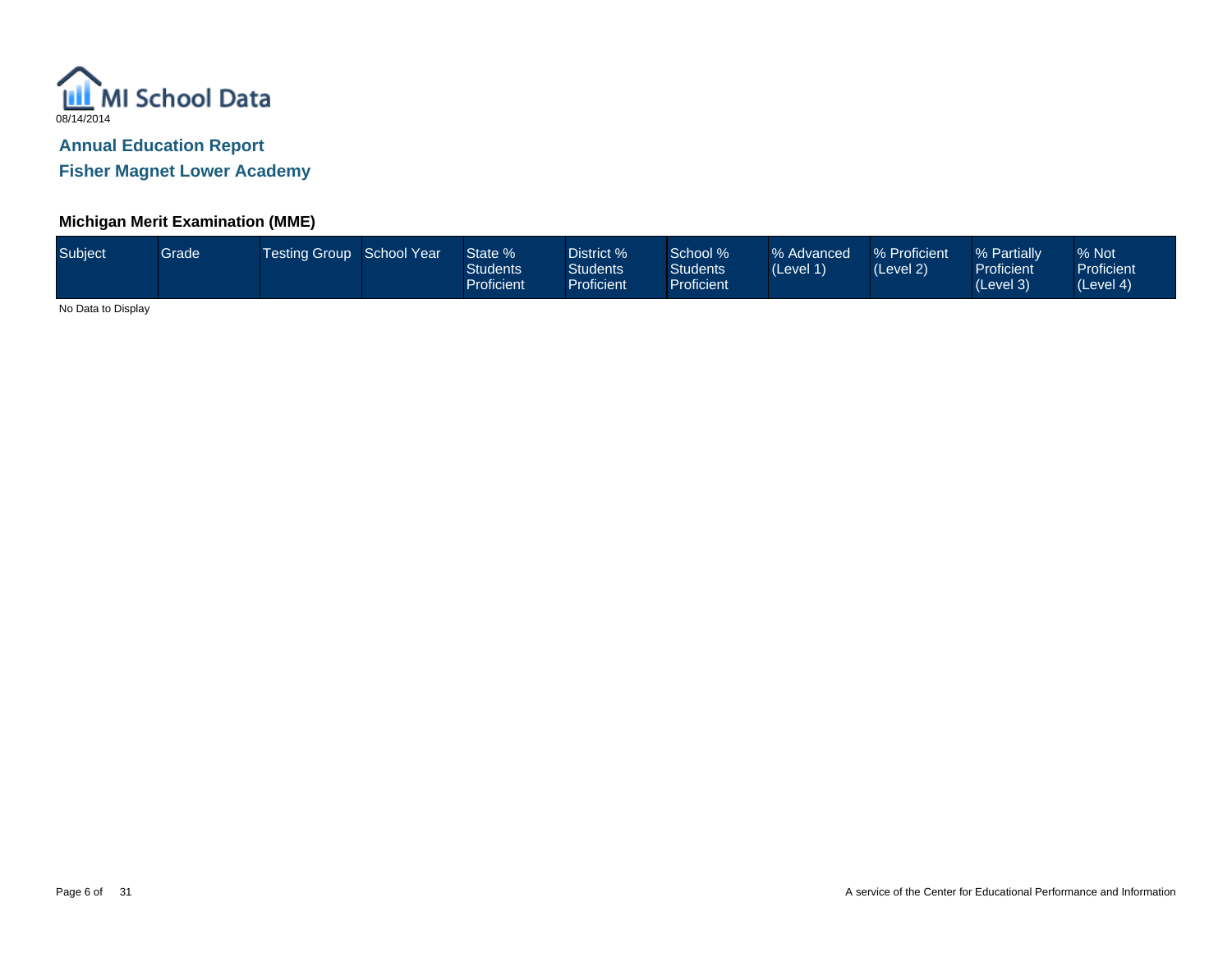

## **Fisher Magnet Lower Academy**

### **Michigan Educational Assessment Program Access (MEAP - Access)**

| Subject     | Grade     | <b>Testing Group</b>          | <b>School Year</b> | State %<br><b>Students</b><br>Proficient | District %<br><b>Students</b><br>Proficient | School %<br><b>Students</b><br>Proficient | % Exceeded | % Met  | % Progressing |
|-------------|-----------|-------------------------------|--------------------|------------------------------------------|---------------------------------------------|-------------------------------------------|------------|--------|---------------|
| Mathematics | 3rd Grade | <b>All Students</b>           | 2013-14            | 61.9%                                    | 64.1%                                       | 100%                                      | 100%       | 0%     | 0%            |
| Mathematics | 3rd Grade | American Indian               | 2013-14            | 65%                                      | <10                                         | $<$ 10                                    | $<$ 10     | <10    | $<$ 10        |
| Mathematics | 3rd Grade | African American              | 2013-14            | 52.5%                                    | 65.9%                                       | $<$ 10                                    | $<$ 10     | < 10   | $<$ 10        |
| Mathematics | 3rd Grade | Male                          | 2013-14            | 64.4%                                    | 65.9%                                       | $<$ 10                                    | $<$ 10     | < 10   | $<$ 10        |
| Mathematics | 3rd Grade | Economically<br>Disadvantaged | 2013-14            | 59.4%                                    | 62.1%                                       | 100%                                      | 100%       | 0%     | 0%            |
| Mathematics | 4th Grade | <b>All Students</b>           | 2012-13            | 57.5%                                    | 48.8%                                       | 66.7%                                     | 0%         | 66.7%  | 33.3%         |
| Mathematics | 4th Grade | <b>All Students</b>           | 2013-14            | 55.3%                                    | 49.7%                                       | 20%                                       | 0%         | 20%    | 80%           |
| Mathematics | 4th Grade | African American              | 2012-13            | 47%                                      | 50.4%                                       | 66.7%                                     | 0%         | 66.7%  | 33.3%         |
| Mathematics | 4th Grade | African American              | 2013-14            | 46.3%                                    | 53.1%                                       | 20%                                       | 0%         | 20%    | 80%           |
| Mathematics | 4th Grade | Female                        | 2012-13            | 56.8%                                    | 60%                                         | 80%                                       | 0%         | 80%    | 20%           |
| Mathematics | 4th Grade | Female                        | 2013-14            | 53.7%                                    | 54.7%                                       | 50%                                       | $0\%$      | 50%    | 50%           |
| Mathematics | 4th Grade | Male                          | 2012-13            | 57.9%                                    | 42.6%                                       | $<$ 10                                    | $<$ 10     | < 10   | $<$ 10        |
| Mathematics | 4th Grade | Male                          | 2013-14            | 56.2%                                    | 47.1%                                       | $0\%$                                     | 0%         | 0%     | 100%          |
| Mathematics | 4th Grade | Economically<br>Disadvantaged | 2012-13            | 55.5%                                    | 50%                                         | 66.7%                                     | 0%         | 66.7%  | 33.3%         |
| Mathematics | 4th Grade | Economically<br>Disadvantaged | 2013-14            | 53.4%                                    | 50%                                         | 0%                                        | 0%         | 0%     | 100%          |
| Reading     | 3rd Grade | <b>All Students</b>           | 2013-14            | 38.7%                                    | 42.2%                                       | 0%                                        | 0%         | 0%     | 100%          |
| Reading     | 3rd Grade | American Indian               | 2013-14            | 50%                                      | $<$ 10                                      | $<$ 10                                    | < 10       | < 10   | < 10          |
| Reading     | 3rd Grade | African American              | 2013-14            | 30.4%                                    | 44%                                         | $<$ 10                                    | $<$ 10     | $<$ 10 | < 10          |
| Reading     | 3rd Grade | Male                          | 2013-14            | 38.9%                                    | 47.1%                                       | $<$ 10                                    | $<$ 10     | < 10   | $<$ 10        |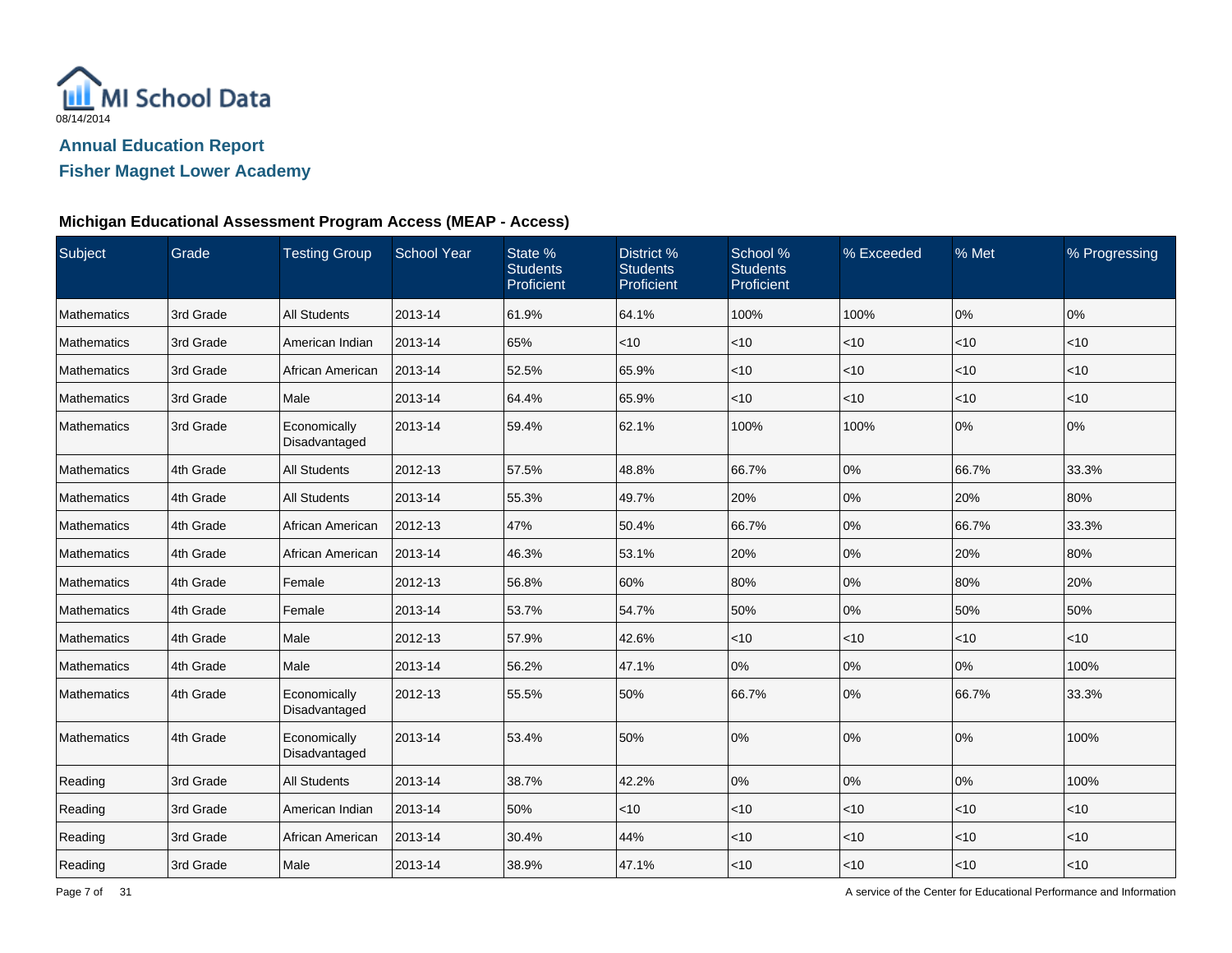

## **Fisher Magnet Lower Academy**

### **Michigan Educational Assessment Program Access (MEAP - Access)**

| Subject | Grade     | <b>Testing Group</b>          | <b>School Year</b> | State %<br><b>Students</b><br>Proficient | District %<br><b>Students</b><br>Proficient | School %<br><b>Students</b><br>Proficient | % Exceeded | % Met    | % Progressing |
|---------|-----------|-------------------------------|--------------------|------------------------------------------|---------------------------------------------|-------------------------------------------|------------|----------|---------------|
| Reading | 3rd Grade | Economically<br>Disadvantaged | 2013-14            | 34.6%                                    | 40.2%                                       | 0%                                        | 0%         | 0%       | 100%          |
| Reading | 4th Grade | <b>All Students</b>           | 2012-13            | 46.3%                                    | 39.9%                                       | 50%                                       | 16.7%      | 33.3%    | 50%           |
| Reading | 4th Grade | <b>All Students</b>           | 2013-14            | 45.6%                                    | 39.9%                                       | 0%                                        | 0%         | 0%       | 100%          |
| Reading | 4th Grade | African American              | 2012-13            | 36.3%                                    | 45.1%                                       | 50%                                       | 16.7%      | 33.3%    | 50%           |
| Reading | 4th Grade | African American              | 2013-14            | 35.2%                                    | 42%                                         | 0%                                        | 0%         | 0%       | 100%          |
| Reading | 4th Grade | Female                        | 2012-13            | 50.8%                                    | 45.8%                                       | 60%                                       | 20%        | 40%      | 40%           |
| Reading | 4th Grade | Female                        | 2013-14            | 46.2%                                    | 42.3%                                       | 0%                                        | 0%         | 0%       | 100%          |
| Reading | 4th Grade | Male                          | 2012-13            | 44%                                      | 36.7%                                       | ~10                                       | $ $ < 10   | $ $ < 10 | $<$ 10        |
| Reading | 4th Grade | Male                          | 2013-14            | 45.4%                                    | 38.7%                                       | 0%                                        | 0%         | 0%       | 100%          |
| Reading | 4th Grade | Economically<br>Disadvantaged | 2012-13            | 43.3%                                    | 38.9%                                       | 50%                                       | 16.7%      | 33.3%    | 50%           |
| Reading | 4th Grade | Economically<br>Disadvantaged | 2013-14            | 41.3%                                    | 40%                                         | 0%                                        | 0%         | 0%       | 100%          |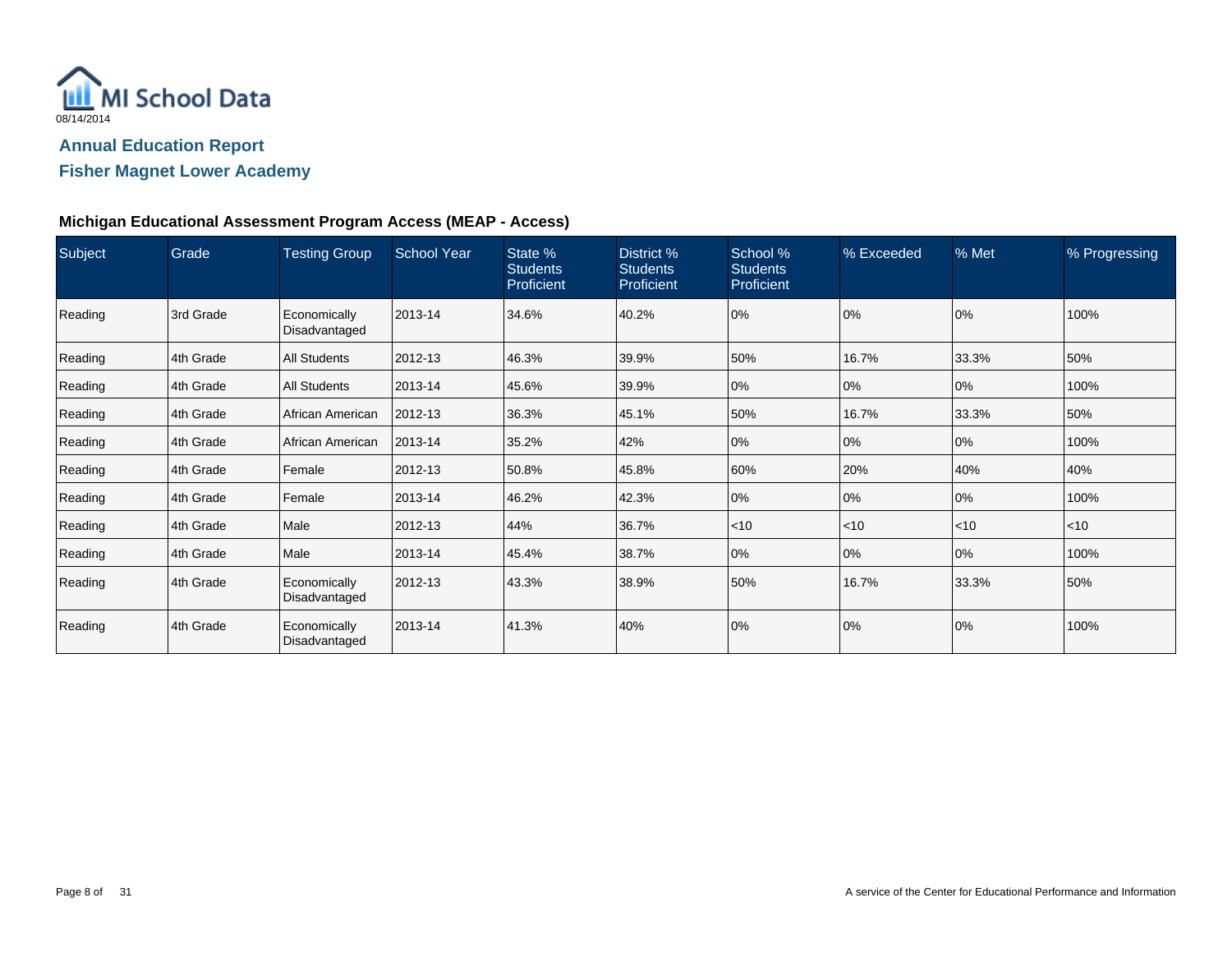

# **Fisher Magnet Lower Academy**

### **MI-Access Functional Independence**

| Subject            | Grade     | <b>Testing Group</b>          | <b>School Year</b> | State %<br><b>Students</b><br>Proficient | District %<br><b>Students</b><br>Proficient | School %<br><b>Students</b><br>Proficient | % Surpassed<br>(Level 1) | % Attained<br>(Level 2) | % Emerging<br>(Level 3) |
|--------------------|-----------|-------------------------------|--------------------|------------------------------------------|---------------------------------------------|-------------------------------------------|--------------------------|-------------------------|-------------------------|
| Mathematics        | 3rd Grade | <b>All Students</b>           | 2012-13            | 77.5%                                    | 62.7%                                       | < 10                                      | <10                      | <10                     | <10                     |
| <b>Mathematics</b> | 3rd Grade | <b>All Students</b>           | 2013-14            | 68.8%                                    | 44.6%                                       | $ $ < 10                                  | $<$ 10                   | < 10                    | $<$ 10                  |
| Reading            | 3rd Grade | <b>All Students</b>           | 2012-13            | 81.7%                                    | 58.8%                                       | $ $ < 10                                  | <10                      | $\vert$ < 10            | $<$ 10                  |
| Reading            | 3rd Grade | <b>All Students</b>           | 2013-14            | 77.1%                                    | 56.9%                                       | < 10                                      | $<$ 10                   | < 10                    | $<$ 10                  |
| Mathematics        | 3rd Grade | African American              | 2012-13            | 68.8%                                    | 63.8%                                       | $ $ < 10                                  | < 10                     | < 10                    | $<$ 10                  |
| Mathematics        | 3rd Grade | African American              | 2013-14            | 61.4%                                    | 42.4%                                       | < 10                                      | $<$ 10                   | $<$ 10                  | $<$ 10                  |
| Reading            | 3rd Grade | African American              | 2012-13            | 73.2%                                    | 59.3%                                       | $<$ 10                                    | <10                      | $\vert$ < 10            | $<$ 10                  |
| Reading            | 3rd Grade | African American              | 2013-14            | 70.2%                                    | 54.2%                                       | ~10                                       | <10                      | $<10$                   | <10                     |
| Mathematics        | 3rd Grade | Female                        | 2012-13            | 77.1%                                    | 69.6%                                       | $ $ < 10                                  | $<$ 10                   | < 10                    | $<$ 10                  |
| Mathematics        | 3rd Grade | Female                        | 2013-14            | 66.3%                                    | 38.9%                                       | $ $ < 10                                  | <10                      | $\vert$ < 10            | $<$ 10                  |
| Reading            | 3rd Grade | Female                        | 2012-13            | 81.7%                                    | 66.7%                                       | $ $ < 10                                  | <10                      | < 10                    | < 10                    |
| Reading            | 3rd Grade | Female                        | 2013-14            | 79.6%                                    | 55.6%                                       | < 10                                      | $<10$                    | $<10$                   | < 10                    |
| Mathematics        | 3rd Grade | Male                          | 2012-13            | 77.8%                                    | 59.1%                                       | $<$ 10                                    | $<$ 10                   | < 10                    | $<$ 10                  |
| Mathematics        | 3rd Grade | Male                          | 2013-14            | 70%                                      | 46.8%                                       | $<$ 10                                    | <10                      | $\leq 10$               | $<$ 10                  |
| Reading            | 3rd Grade | Male                          | 2012-13            | 81.7%                                    | 54.5%                                       | < 10                                      | $<10$                    | $<10$                   | < 10                    |
| Reading            | 3rd Grade | Male                          | 2013-14            | 76.1%                                    | 57.4%                                       | $<$ 10                                    | $<$ 10                   | < 10                    | $<$ 10                  |
| Mathematics        | 3rd Grade | Economically<br>Disadvantaged | 2012-13            | 78.5%                                    | 61.4%                                       | $ $ < 10                                  | < 10                     | $\vert$ < 10            | $<$ 10                  |
| Mathematics        | 3rd Grade | Economically<br>Disadvantaged | 2013-14            | 70.8%                                    | 48.2%                                       | $ $ < 10                                  | < 10                     | $\vert$ < 10            | $<$ 10                  |
| Reading            | 3rd Grade | Economically<br>Disadvantaged | 2012-13            | 81.2%                                    | 58.6%                                       | $ $ < 10                                  | < 10                     | < 10                    | < 10                    |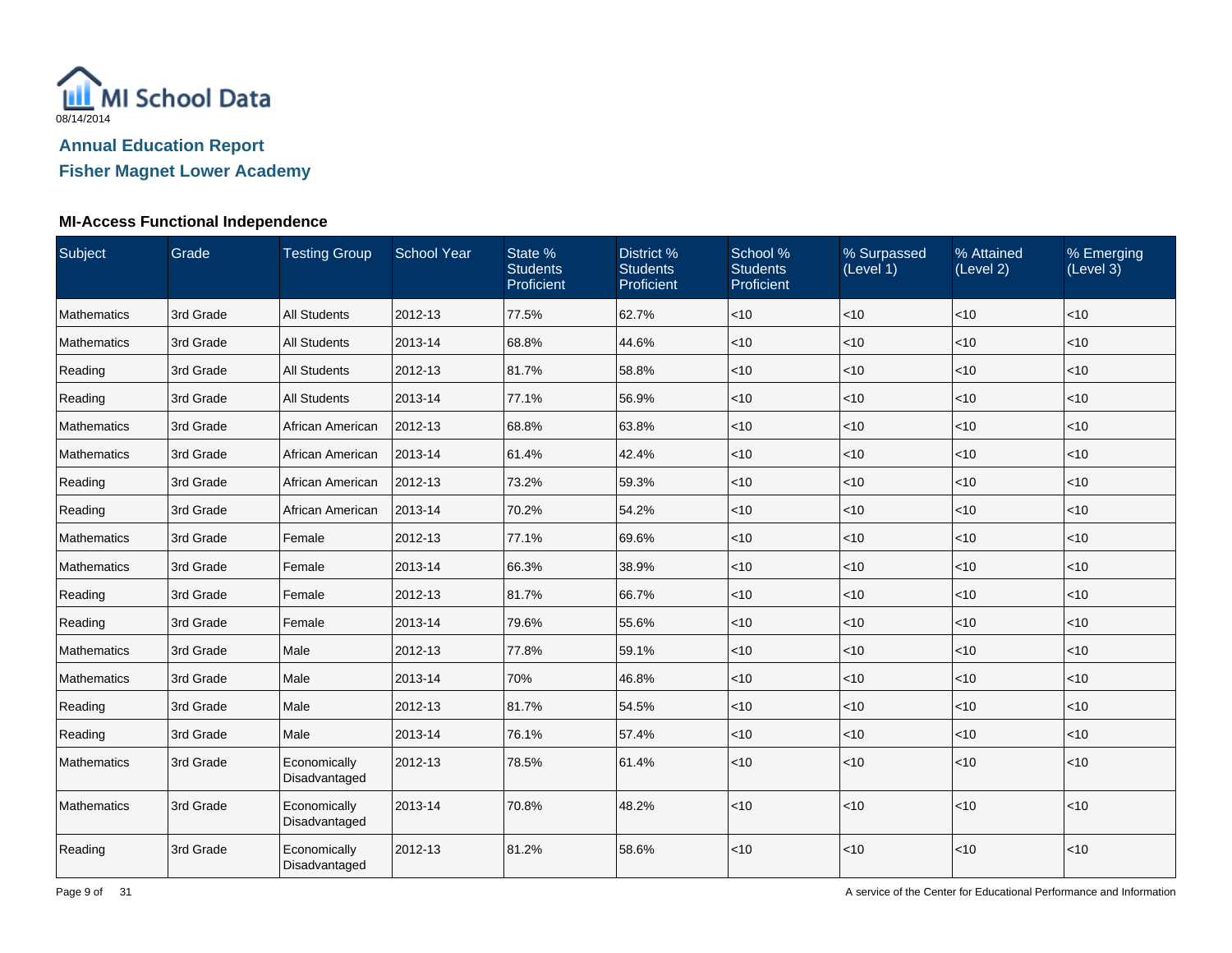

## **Fisher Magnet Lower Academy**

### **MI-Access Functional Independence**

| Subject            | Grade     | <b>Testing Group</b>          | <b>School Year</b> | State %<br><b>Students</b><br>Proficient | District %<br><b>Students</b><br>Proficient | School %<br><b>Students</b><br>Proficient | % Surpassed<br>(Level 1) | % Attained<br>(Level 2) | % Emerging<br>(Level 3) |
|--------------------|-----------|-------------------------------|--------------------|------------------------------------------|---------------------------------------------|-------------------------------------------|--------------------------|-------------------------|-------------------------|
| Reading            | 3rd Grade | Economically<br>Disadvantaged | 2013-14            | 76.6%                                    | 60.7%                                       | $<10$                                     | <10                      | <10                     | <10                     |
| Mathematics        | 4th Grade | <b>All Students</b>           | 2012-13            | 79.4%                                    | 64.9%                                       | <10                                       | <10                      | <10                     | $<$ 10                  |
| Mathematics        | 4th Grade | <b>All Students</b>           | 2013-14            | 81.3%                                    | 72.2%                                       | $<$ 10                                    | <10                      | <10                     | $<$ 10                  |
| Reading            | 4th Grade | <b>All Students</b>           | 2012-13            | 75.1%                                    | 68%                                         | $\vert$ < 10                              | <10                      | < 10                    | <10                     |
| Reading            | 4th Grade | All Students                  | 2013-14            | 76.5%                                    | 64.1%                                       | $<$ 10                                    | $<$ 10                   | <10                     | $<$ 10                  |
| Mathematics        | 4th Grade | African American              | 2012-13            | 76.4%                                    | 68.6%                                       | $ $ < 10                                  | <10                      | $<$ 10                  | $<$ 10                  |
| Mathematics        | 4th Grade | African American              | 2013-14            | 76.6%                                    | 69.4%                                       | $ $ < 10                                  | <10                      | <10                     | $<$ 10                  |
| Reading            | 4th Grade | African American              | 2012-13            | 75.6%                                    | 70.4%                                       | $\vert$ < 10                              | <10                      | <10                     | $<$ 10                  |
| Reading            | 4th Grade | African American              | 2013-14            | 71.6%                                    | 64.8%                                       | $<$ 10                                    | $<$ 10                   | <10                     | < 10                    |
| <b>Mathematics</b> | 4th Grade | Female                        | 2012-13            | 75.3%                                    | 60%                                         | $<$ 10                                    | $<$ 10                   | $<$ 10                  | < 10                    |
| Mathematics        | 4th Grade | Female                        | 2013-14            | 77.8%                                    | 63.3%                                       | $ $ < 10                                  | <10                      | <10                     | $<$ 10                  |
| Reading            | 4th Grade | Female                        | 2012-13            | 74%                                      | 61.3%                                       | $<10$                                     | <10                      | <10                     | < 10                    |
| Reading            | 4th Grade | Female                        | 2013-14            | 77.2%                                    | 62.1%                                       | $ $ < 10                                  | $<$ 10                   | < 10                    | < 10                    |
| Mathematics        | 4th Grade | Male                          | 2012-13            | 81.6%                                    | 68.2%                                       | $<$ 10                                    | $<$ 10                   | $<$ 10                  | $<$ 10                  |
| Mathematics        | 4th Grade | Male                          | 2013-14            | 83.3%                                    | 77.6%                                       | $ $ < 10                                  | <10                      | <10                     | $<$ 10                  |
| Reading            | 4th Grade | Male                          | 2012-13            | 75.6%                                    | 72.7%                                       | $ $ < 10                                  | $<$ 10                   | <10                     | $<$ 10                  |
| Reading            | 4th Grade | Male                          | 2013-14            | 76.1%                                    | 65.3%                                       | $<$ 10                                    | <10                      | <10                     | $<$ 10                  |
| <b>Mathematics</b> | 4th Grade | Economically<br>Disadvantaged | 2012-13            | 79.7%                                    | 64.7%                                       | $ $ < 10                                  | $<$ 10                   | <10                     | $<$ 10                  |
| Mathematics        | 4th Grade | Economically<br>Disadvantaged | 2013-14            | 82.3%                                    | 72%                                         | $ $ < 10                                  | <10                      | <10                     | < 10                    |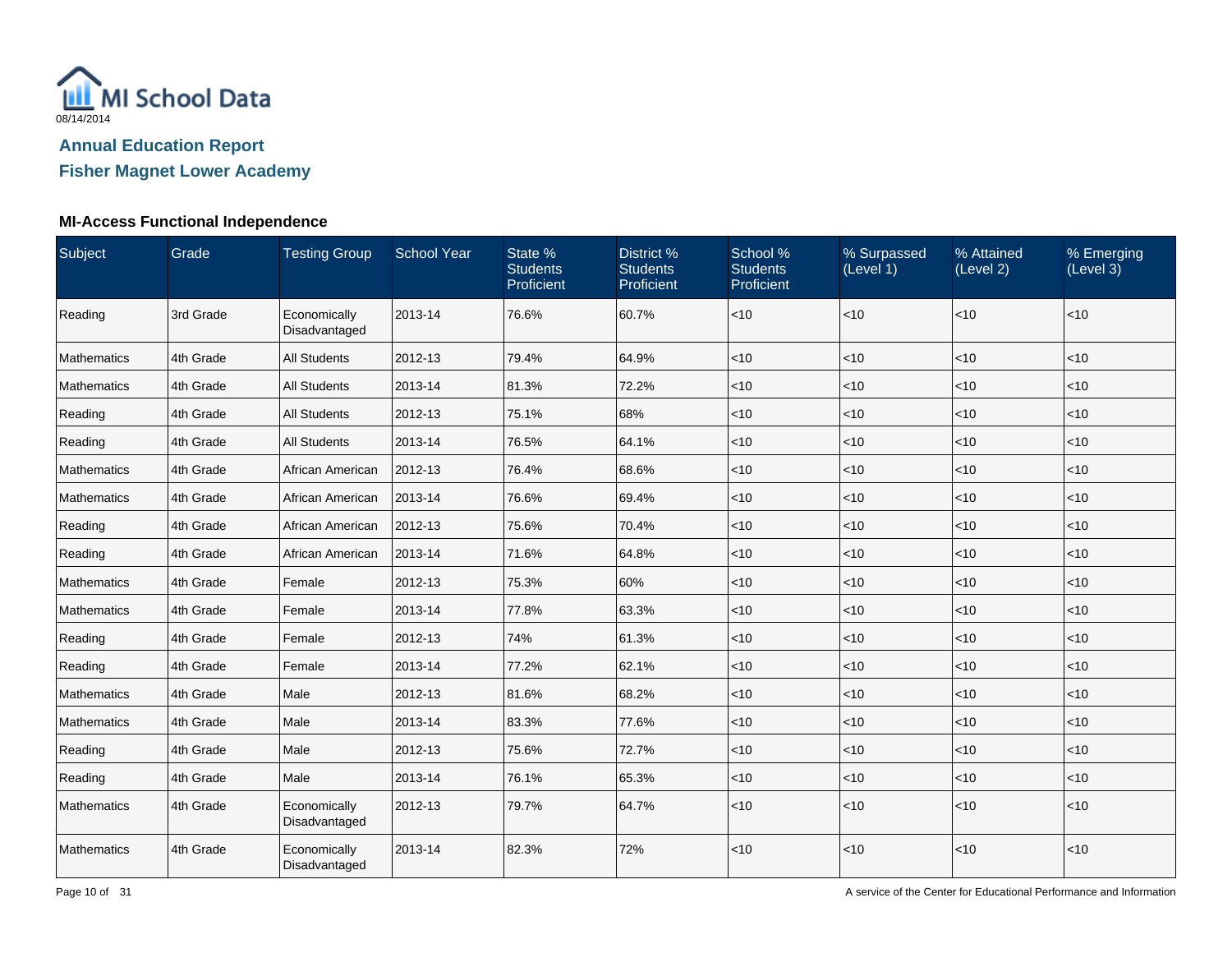

**Fisher Magnet Lower Academy**

### **MI-Access Functional Independence**

| Subject | Grade     | <b>Testing Group</b>          | <b>School Year</b> | State %<br><b>Students</b><br>Proficient | District %<br><b>Students</b><br>Proficient | School %<br><b>Students</b><br>Proficient | % Surpassed<br>(Level 1) | % Attained<br>(Level 2) | % Emerging<br>(Level 3) |
|---------|-----------|-------------------------------|--------------------|------------------------------------------|---------------------------------------------|-------------------------------------------|--------------------------|-------------------------|-------------------------|
| Reading | 4th Grade | Economically<br>Disadvantaged | 2012-13            | 74.8%                                    | 69.6%                                       | < 10                                      | $<$ 10                   | l<10                    | $\leq 10$               |
| Reading | 4th Grade | Economically<br>Disadvantaged | 2013-14            | 75.1%                                    | 64.9%                                       | < 10                                      | $<$ 10                   | l<10                    | $\leq 10$               |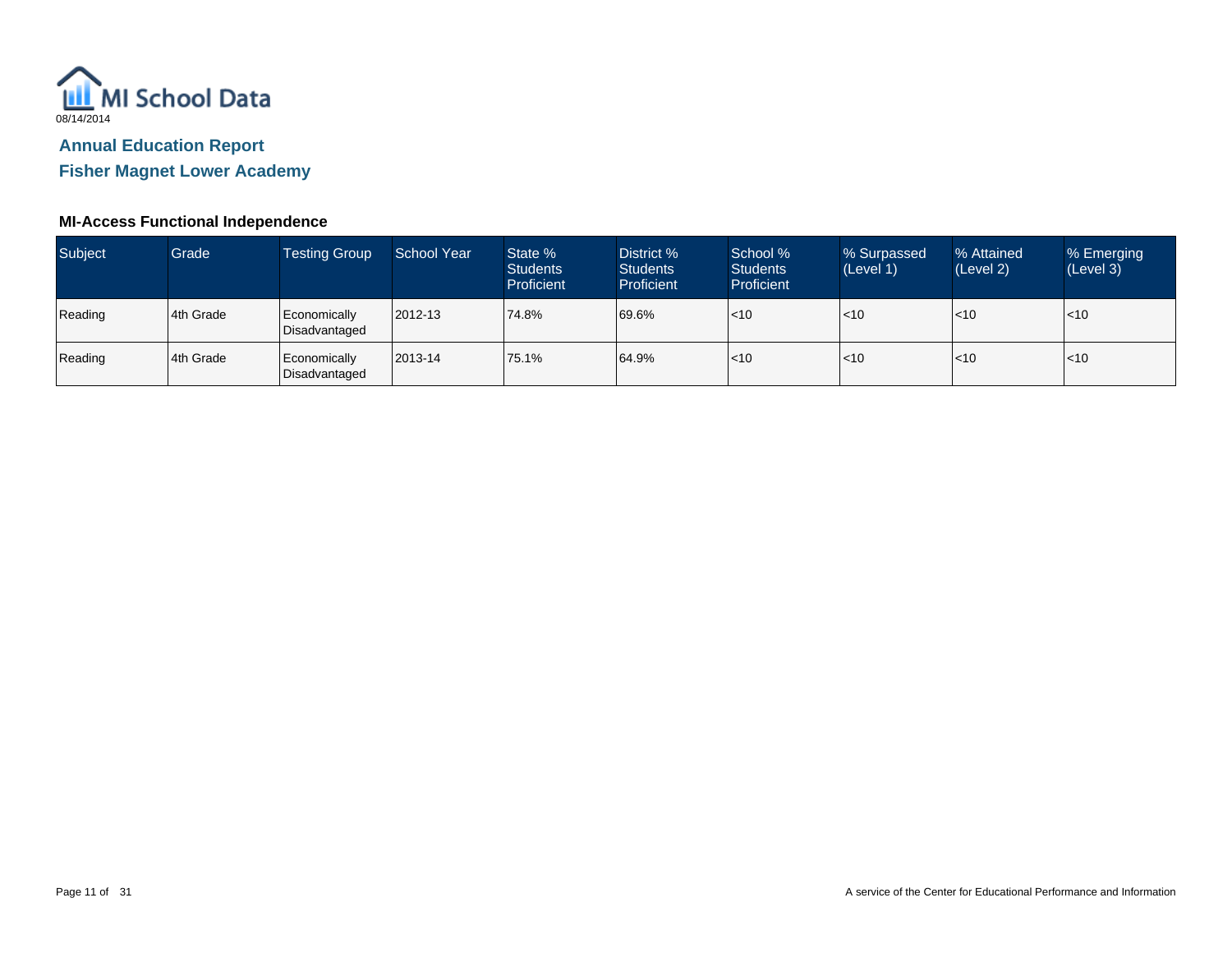

## **Fisher Magnet Lower Academy**

### **MI-Access Supported Independence**

| Subject            | Grade     | <b>Testing Group</b>          | <b>School Year</b> | State %<br><b>Students</b><br>Proficient | District %<br><b>Students</b><br>Proficient | School %<br><b>Students</b><br>Proficient | % Surpassed<br>(Level 1) | % Attained<br>(Level 2) | % Emerging<br>(Level 3) |
|--------------------|-----------|-------------------------------|--------------------|------------------------------------------|---------------------------------------------|-------------------------------------------|--------------------------|-------------------------|-------------------------|
| Mathematics        | 3rd Grade | <b>All Students</b>           | 2013-14            | 88.4%                                    | 91.7%                                       | $\leq 10$                                 | < 10                     | < 10                    | $ $ < 10                |
| <b>ELA</b>         | 3rd Grade | <b>All Students</b>           | 2013-14            | 82.4%                                    | 83.3%                                       | $\leq 10$                                 | l<10                     | < 10                    | $\mathsf{I}$ <10        |
| Mathematics        | 3rd Grade | African American              | 2013-14            | 87.7%                                    | 90.9%                                       | $\leq 10$                                 | $ $ < 10                 | < 10                    | $\mathsf{I}$ <10        |
| <b>ELA</b>         | 3rd Grade | African American              | 2013-14            | 81.7%                                    | 81.8%                                       | $\leq 10$                                 | $ $ < 10                 | < 10                    | $ $ < 10                |
| <b>Mathematics</b> | 3rd Grade | Male                          | 2013-14            | 87.7%                                    | 93.1%                                       | $\leq 10$                                 | $ $ < 10                 | < 10                    | < 10                    |
| <b>ELA</b>         | 3rd Grade | Male                          | 2013-14            | 81%                                      | 86.2%                                       | $\leq 10$                                 | < 10                     | < 10                    | $<$ 10                  |
| <b>Mathematics</b> | 3rd Grade | Economically<br>Disadvantaged | 2013-14            | 87.8%                                    | 93.8%                                       | $\leq 10$                                 | < 10                     | < 10                    | $\mathsf{I}$ <10        |
| <b>ELA</b>         | 3rd Grade | Economically<br>Disadvantaged | 2013-14            | 84.3%                                    | 84.4%                                       | $\leq 10$                                 | $<$ 10                   | < 10                    | $\mathsf{I}$ <10        |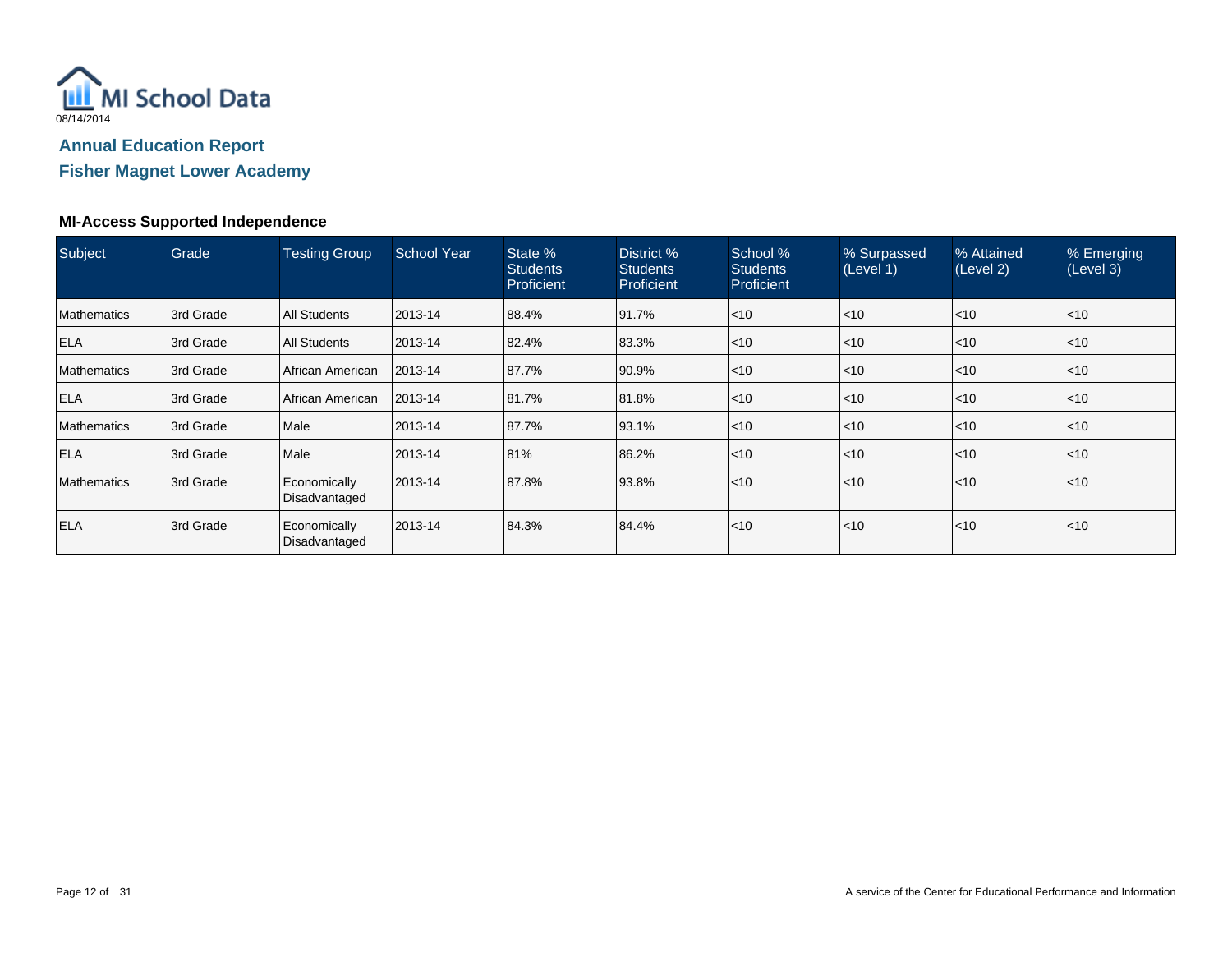

**Fisher Magnet Lower Academy**

# **MI-Access Participation**

| Subject | Grade | <b>Testing Group</b> | <b>School Year</b> | State %<br><b>Students</b><br><b>Proficient</b> | District %<br><b>Students</b><br><b>Proficient</b> | School %<br><b>Students</b><br><b>Proficient</b> | % Surpassed<br>(Level 1) | % Attained<br>(Level 2) | % Emerging<br>(Level 3) |
|---------|-------|----------------------|--------------------|-------------------------------------------------|----------------------------------------------------|--------------------------------------------------|--------------------------|-------------------------|-------------------------|
| .       |       |                      |                    |                                                 |                                                    |                                                  |                          |                         |                         |

No Data to Display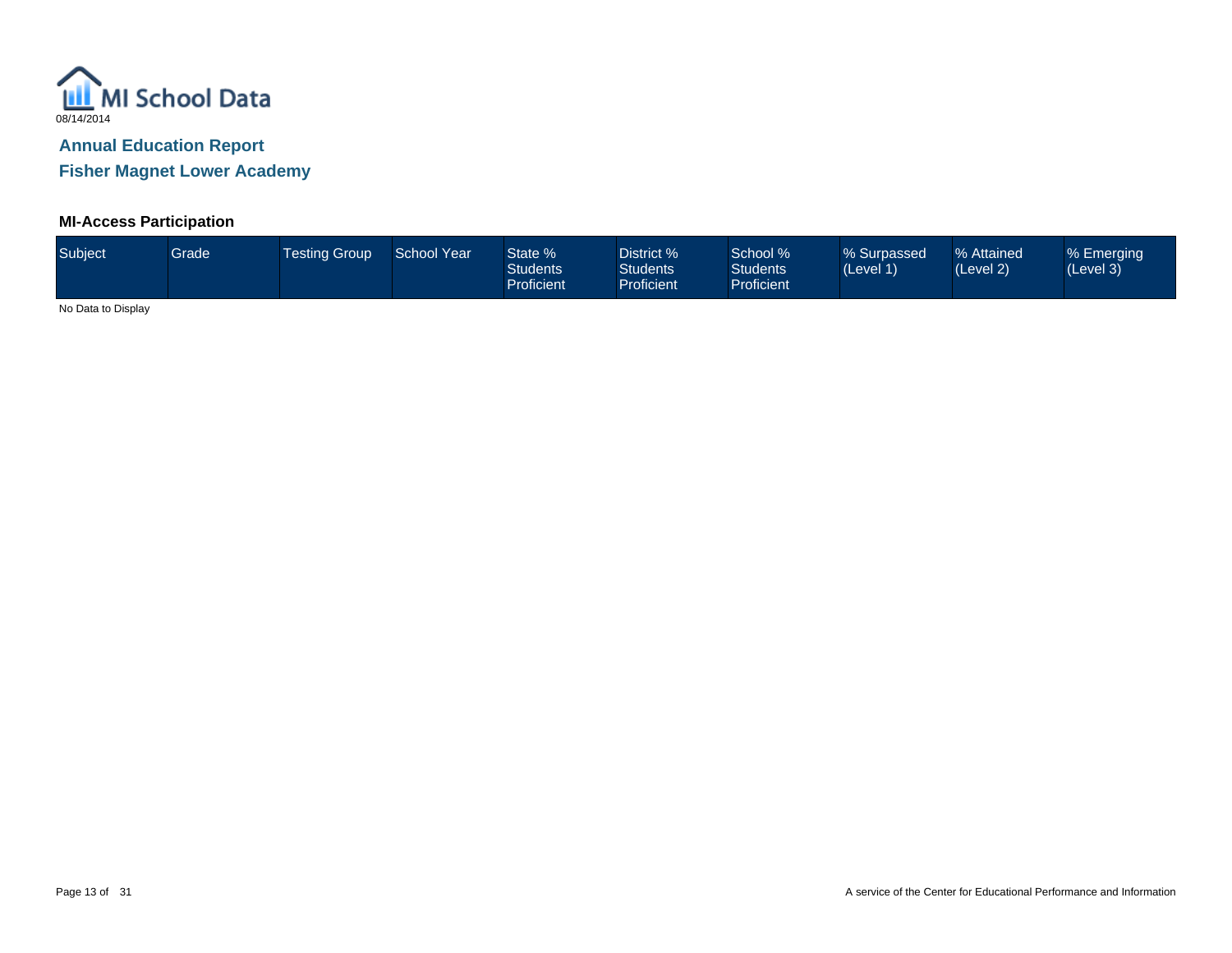

| <b>Testing Group</b>                         | Location        | Subject            | % Tested Total(Goal<br>95%) | % Proficient for<br>Accountability* |
|----------------------------------------------|-----------------|--------------------|-----------------------------|-------------------------------------|
| <b>All Students</b>                          | Statewide       | <b>Mathematics</b> | 99%                         | 62.2%                               |
| Bottom 30%                                   | Statewide       | <b>Mathematics</b> | N/A                         | 18.9%                               |
| American Indian                              | Statewide       | <b>Mathematics</b> | 98.9%                       | 54.1%                               |
| African American                             | Statewide       | Mathematics        | 97.5%                       | 39.5%                               |
| Asian                                        | Statewide       | Mathematics        | 99.6%                       | 82.8%                               |
| Hispanic of Any Race                         | Statewide       | Mathematics        | 99.1%                       | 51.5%                               |
| Native Hawaiian or Other<br>Pacific Islander | Statewide       | Mathematics        | 99%                         | 67.9%                               |
| Two or More Races                            | Statewide       | <b>Mathematics</b> | 99.3%                       | 60.4%                               |
| White                                        | Statewide       | <b>Mathematics</b> | 99.3%                       | 67.9%                               |
| Economically Disadvantaged                   | Statewide       | <b>Mathematics</b> | 98.6%                       | 49.7%                               |
| English Language Learners                    | Statewide       | <b>Mathematics</b> | 99.2%                       | 46%                                 |
| <b>Students With Disabilities</b>            | Statewide       | <b>Mathematics</b> | 98.1%                       | 39.7%                               |
| <b>All Students</b>                          | <b>District</b> | <b>Mathematics</b> | 96.3%                       | 36.5%                               |
| Bottom 30%                                   | <b>District</b> | <b>Mathematics</b> | N/A                         | 6.8%                                |
| American Indian                              | <b>District</b> | <b>Mathematics</b> | 100%                        | 36.7%                               |
| African American                             | <b>District</b> | <b>Mathematics</b> | 96.2%                       | 35.3%                               |
| Asian                                        | <b>District</b> | <b>Mathematics</b> | 98.4%                       | 65.7%                               |
| Hispanic of Any Race                         | <b>District</b> | <b>Mathematics</b> | 97.5%                       | 40.9%                               |
| Native Hawaiian or Other<br>Pacific Islander | <b>District</b> | <b>Mathematics</b> | <30                         | $30$                                |
| Two or More Races                            | <b>District</b> | <b>Mathematics</b> | 96.8%                       | 28.2%                               |
| White                                        | <b>District</b> | Mathematics        | 95.1%                       | 39%                                 |
| Economically Disadvantaged                   | District        | <b>Mathematics</b> | 96.3%                       | 35.5%                               |
| English Language Learners                    | <b>District</b> | Mathematics        | 97.8%                       | 40.2%                               |
| <b>Students With Disabilities</b>            | <b>District</b> | Mathematics        | 92.5%                       | 30.1%                               |
| All Students                                 | School          | Mathematics        | 100%                        | 33.3%                               |
| Bottom 30%                                   | School          | Mathematics        | N/A                         | 6.4%                                |
| American Indian                              | School          | Mathematics        | $30$                        | <30                                 |
| African American                             | School          | Mathematics        | 100%                        | 32.8%                               |
| Asian                                        | School          | Mathematics        | $30$                        | $30$                                |
| Hispanic of Any Race                         | School          | Mathematics        | $30$                        | $30$                                |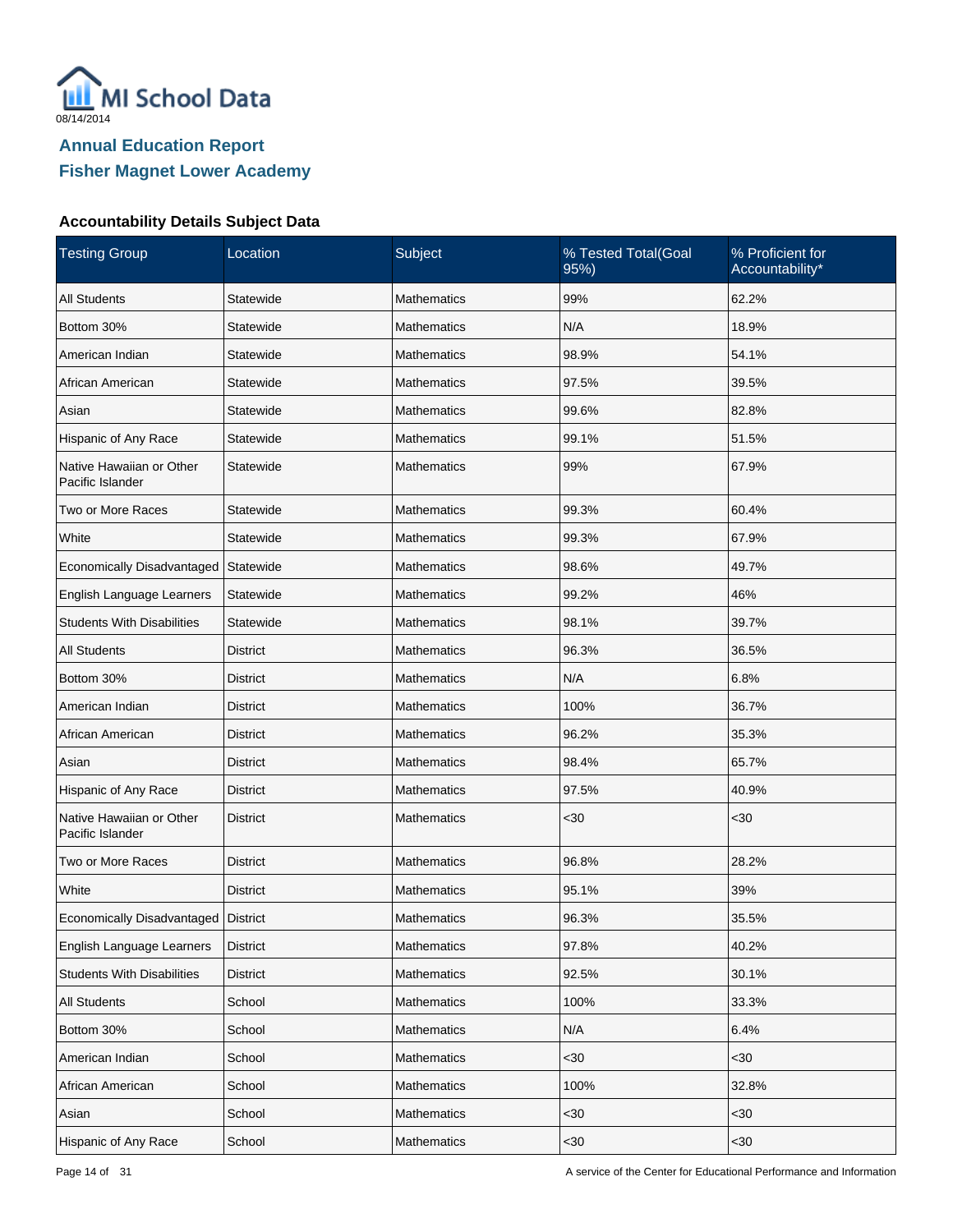

| <b>Testing Group</b>                         | Location        | Subject            | % Tested Total(Goal<br>95%) | % Proficient for<br>Accountability* |
|----------------------------------------------|-----------------|--------------------|-----------------------------|-------------------------------------|
| White                                        | School          | Mathematics        | $30$                        | <30                                 |
| Economically Disadvantaged                   | School          | <b>Mathematics</b> | 100%                        | 33.6%                               |
| English Language Learners                    | School          | <b>Mathematics</b> | $30$                        | $30$                                |
| <b>Students With Disabilities</b>            | School          | <b>Mathematics</b> | 100%                        | 20.8%                               |
| <b>All Students</b>                          | Statewide       | Reading            | 99.1%                       | 85.8%                               |
| Bottom 30%                                   | Statewide       | Reading            | N/A                         | 60.1%                               |
| American Indian                              | Statewide       | Reading            | 99%                         | 83.4%                               |
| African American                             | Statewide       | Reading            | 97.9%                       | 72.2%                               |
| Asian                                        | Statewide       | Reading            | 99.5%                       | 91.9%                               |
| Hispanic of Any Race                         | Statewide       | Reading            | 99.2%                       | 80.5%                               |
| Native Hawaiian or Other<br>Pacific Islander | Statewide       | Reading            | 98.8%                       | 87.3%                               |
| Two or More Races                            | Statewide       | Reading            | 99.4%                       | 86.3%                               |
| White                                        | Statewide       | Reading            | 99.4%                       | 89.3%                               |
| Economically Disadvantaged                   | Statewide       | Reading            | 98.8%                       | 78.5%                               |
| English Language Learners                    | Statewide       | Reading            | 99%                         | 69.8%                               |
| <b>Students With Disabilities</b>            | Statewide       | Reading            | 98.4%                       | 56.2%                               |
| <b>All Students</b>                          | <b>District</b> | Reading            | 97%                         | 68%                                 |
| Bottom 30%                                   | <b>District</b> | Reading            | N/A                         | 17.3%                               |
| American Indian                              | <b>District</b> | Reading            | 100%                        | 71.7%                               |
| African American                             | <b>District</b> | Reading            | 96.9%                       | 67%                                 |
| Asian                                        | <b>District</b> | Reading            | 99.2%                       | 82%                                 |
| Hispanic of Any Race                         | <b>District</b> | Reading            | 97.2%                       | 72.6%                               |
| Native Hawaiian or Other<br>Pacific Islander | <b>District</b> | Reading            | <30                         | $30$                                |
| Two or More Races                            | <b>District</b> | Reading            | 96.8%                       | 77.5%                               |
| White                                        | <b>District</b> | Reading            | 95.3%                       | 66.5%                               |
| Economically Disadvantaged                   | <b>District</b> | Reading            | 97%                         | 66.6%                               |
| English Language Learners                    | <b>District</b> | Reading            | 97.7%                       | 70.9%                               |
| <b>Students With Disabilities</b>            | <b>District</b> | Reading            | 93.2%                       | 39.3%                               |
| All Students                                 | School          | Reading            | 99.5%                       | 56.3%                               |
| Bottom 30%                                   | School          | Reading            | N/A                         | 3.8%                                |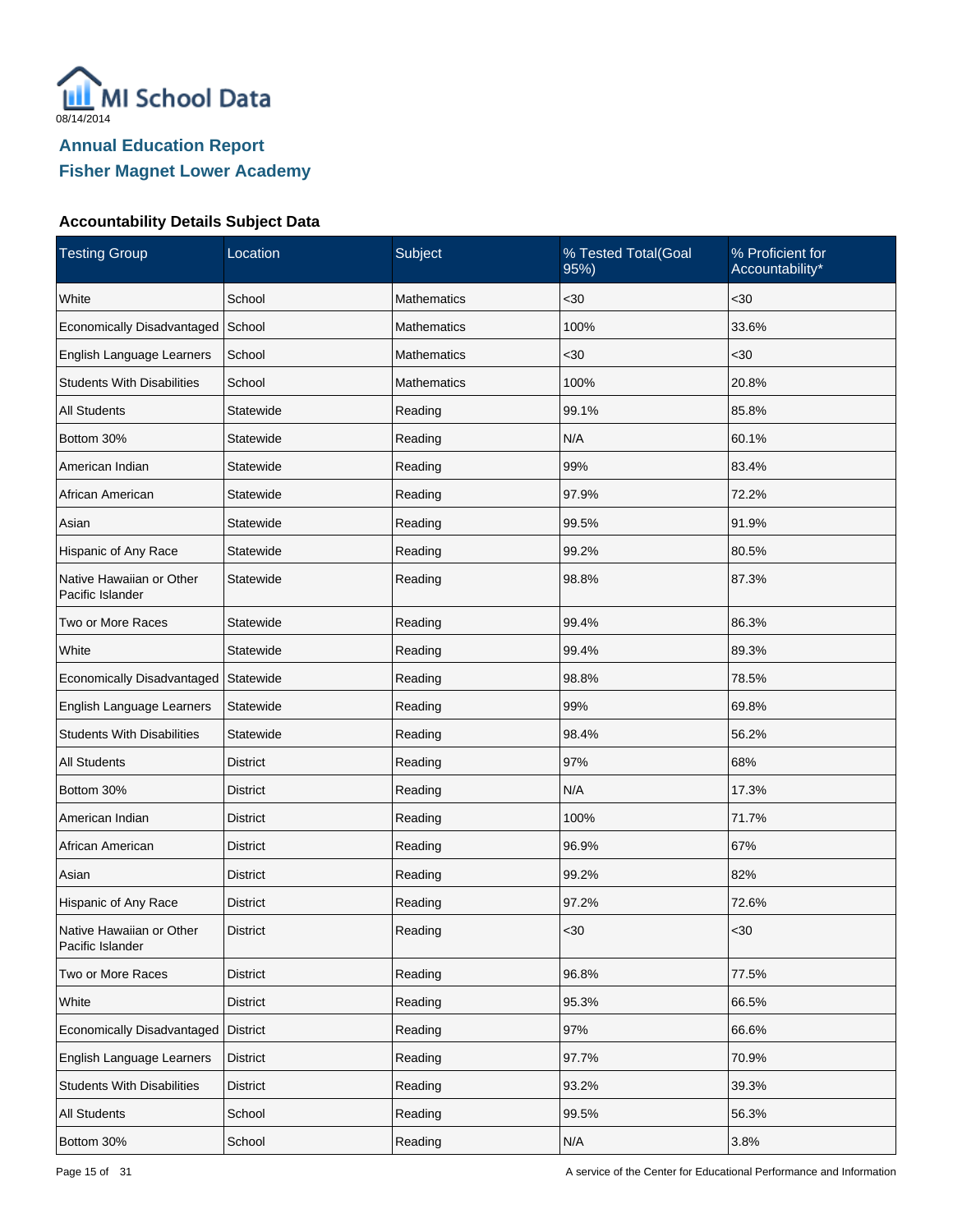

| <b>Testing Group</b>                         | Location        | Subject | % Tested Total(Goal<br>95%) | % Proficient for<br>Accountability* |
|----------------------------------------------|-----------------|---------|-----------------------------|-------------------------------------|
| American Indian                              | School          | Reading | $30$                        | $30$                                |
| African American                             | School          | Reading | 99.5%                       | 56.6%                               |
| Asian                                        | School          | Reading | $30$                        | $30$                                |
| Hispanic of Any Race                         | School          | Reading | $30$                        | $30$                                |
| White                                        | School          | Reading | $30$                        | $30$                                |
| Economically Disadvantaged                   | School          | Reading | 99.5%                       | 56.6%                               |
| English Language Learners                    | School          | Reading | $30$                        | $30$                                |
| <b>Students With Disabilities</b>            | School          | Reading | 100%                        | 32.1%                               |
| <b>All Students</b>                          | Statewide       | Science | 98.3%                       | 42.9%                               |
| Bottom 30%                                   | Statewide       | Science | N/A                         | 1.5%                                |
| American Indian                              | Statewide       | Science | 98.4%                       | 35.6%                               |
| African American                             | Statewide       | Science | 95.8%                       | 14.9%                               |
| Asian                                        | Statewide       | Science | 99.4%                       | 61.1%                               |
| Hispanic of Any Race                         | Statewide       | Science | 98.5%                       | 26.7%                               |
| Native Hawaiian or Other<br>Pacific Islander | Statewide       | Science | 99.1%                       | 48.4%                               |
| Two or More Races                            | Statewide       | Science | 98.9%                       | 40.6%                               |
| White                                        | Statewide       | Science | 98.9%                       | 50.1%                               |
| Economically Disadvantaged                   | Statewide       | Science | 97.4%                       | 26.4%                               |
| English Language Learners                    | Statewide       | Science | 98.4%                       | 11.2%                               |
| <b>Students With Disabilities</b>            | Statewide       | Science | 97.2%                       | 16.1%                               |
| <b>All Students</b>                          | <b>District</b> | Science | 94.6%                       | 13.6%                               |
| Bottom 30%                                   | District        | Science | N/A                         | 0.3%                                |
| American Indian                              | <b>District</b> | Science | $30$                        | $30$                                |
| African American                             | <b>District</b> | Science | 94.6%                       | 13%                                 |
| Asian                                        | <b>District</b> | Science | 98.1%                       | 39.2%                               |
| Hispanic of Any Race                         | <b>District</b> | Science | 94.7%                       | 14.1%                               |
| Native Hawaiian or Other<br>Pacific Islander | <b>District</b> | Science | $30$                        | $30$                                |
| Two or More Races                            | <b>District</b> | Science | $30$                        | <30                                 |
| White                                        | <b>District</b> | Science | 92.6%                       | 17.4%                               |
| Economically Disadvantaged                   | <b>District</b> | Science | 94.5%                       | 12%                                 |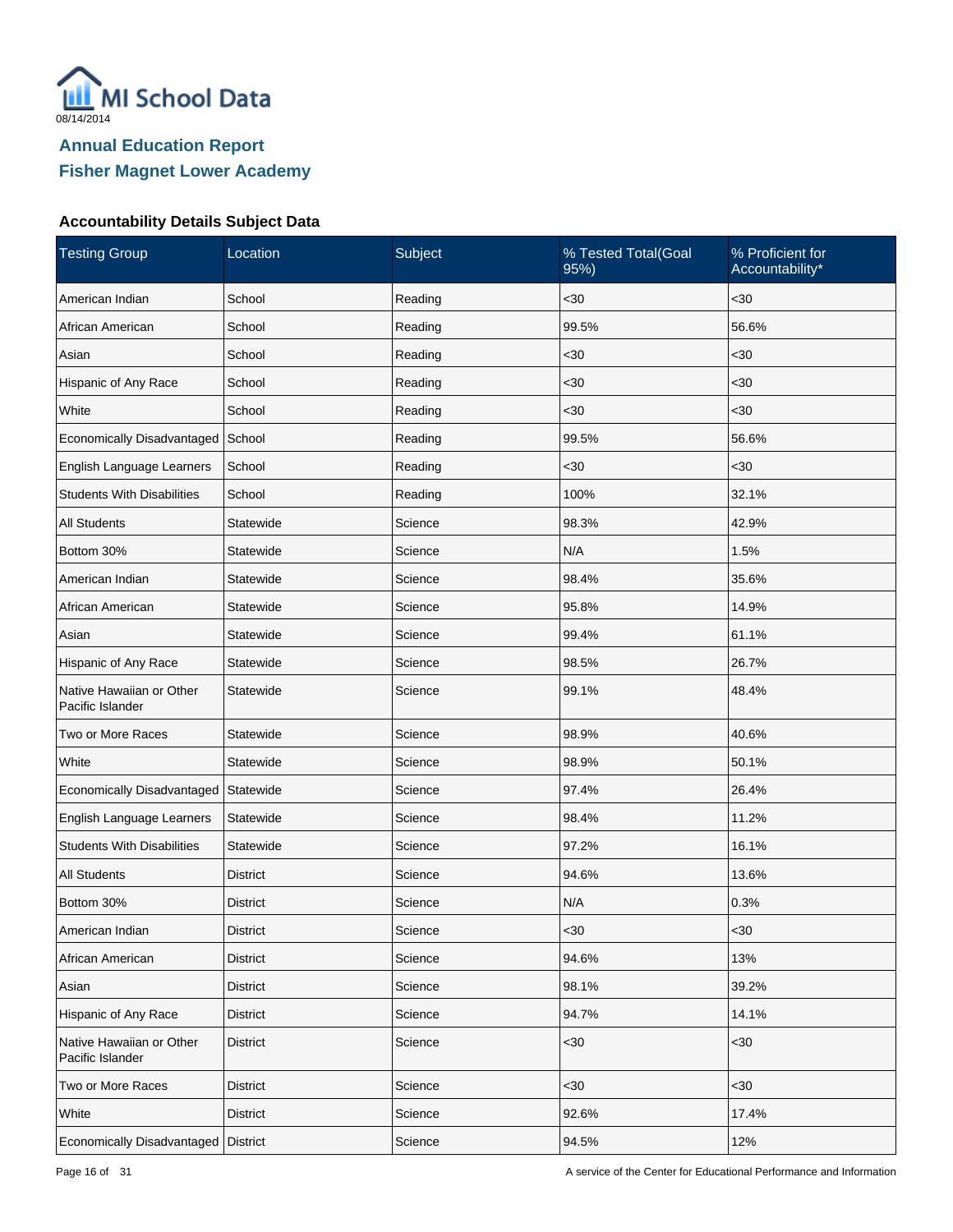

| <b>Testing Group</b>                         | Location        | Subject               | % Tested Total(Goal<br>95% | % Proficient for<br>Accountability* |
|----------------------------------------------|-----------------|-----------------------|----------------------------|-------------------------------------|
| English Language Learners                    | <b>District</b> | Science               | 95.1%                      | 12.1%                               |
| <b>Students With Disabilities</b>            | <b>District</b> | Science               | 89.9%                      | 8.2%                                |
| <b>All Students</b>                          | School          | Science               | $0\%$                      | 5.2%                                |
| Bottom 30%                                   | School          | Science               | N/A                        | $30$                                |
| African American                             | School          | Science               | $0\%$                      | 5.3%                                |
| Asian                                        | School          | Science               | $30$                       | $30$                                |
| Economically Disadvantaged                   | School          | Science               | $0\%$                      | 5.3%                                |
| English Language Learners                    | School          | Science               | $30$                       | $30$                                |
| <b>Students With Disabilities</b>            | School          | Science               | $30$                       | <30                                 |
| <b>All Students</b>                          | Statewide       | <b>Social Studies</b> | 97.3%                      | 57.3%                               |
| Bottom 30%                                   | Statewide       | <b>Social Studies</b> | N/A                        | 9.1%                                |
| American Indian                              | Statewide       | <b>Social Studies</b> | 97.7%                      | 49.7%                               |
| African American                             | Statewide       | <b>Social Studies</b> | 93.6%                      | 28.4%                               |
| Asian                                        | Statewide       | <b>Social Studies</b> | 99.1%                      | 74.4%                               |
| Hispanic of Any Race                         | Statewide       | <b>Social Studies</b> | 97.5%                      | 42.7%                               |
| Native Hawaiian or Other<br>Pacific Islander | Statewide       | <b>Social Studies</b> | 98.9%                      | 65.5%                               |
| Two or More Races                            | Statewide       | <b>Social Studies</b> | 98.2%                      | 53.8%                               |
| White                                        | Statewide       | <b>Social Studies</b> | 98.2%                      | 64.5%                               |
| Economically Disadvantaged                   | Statewide       | <b>Social Studies</b> | 95.8%                      | 40.4%                               |
| English Language Learners                    | Statewide       | <b>Social Studies</b> | 97.5%                      | 22.7%                               |
| <b>Students With Disabilities</b>            | Statewide       | <b>Social Studies</b> | 92.3%                      | 21.7%                               |
| <b>All Students</b>                          | <b>District</b> | <b>Social Studies</b> | 89.3%                      | 25.2%                               |
| Bottom 30%                                   | <b>District</b> | Social Studies        | N/A                        | 0%                                  |
| American Indian                              | District        | Social Studies        | $30$                       | <30                                 |
| African American                             | District        | <b>Social Studies</b> | 88.9%                      | 23.9%                               |
| Asian                                        | <b>District</b> | <b>Social Studies</b> | 93.9%                      | 59.7%                               |
| Hispanic of Any Race                         | <b>District</b> | Social Studies        | 92%                        | 29.3%                               |
| Native Hawaiian or Other<br>Pacific Islander | <b>District</b> | Social Studies        | <30                        | <30                                 |
| Two or More Races                            | <b>District</b> | Social Studies        | $30$                       | $30$                                |
| White                                        | <b>District</b> | Social Studies        | 86.8%                      | 27.7%                               |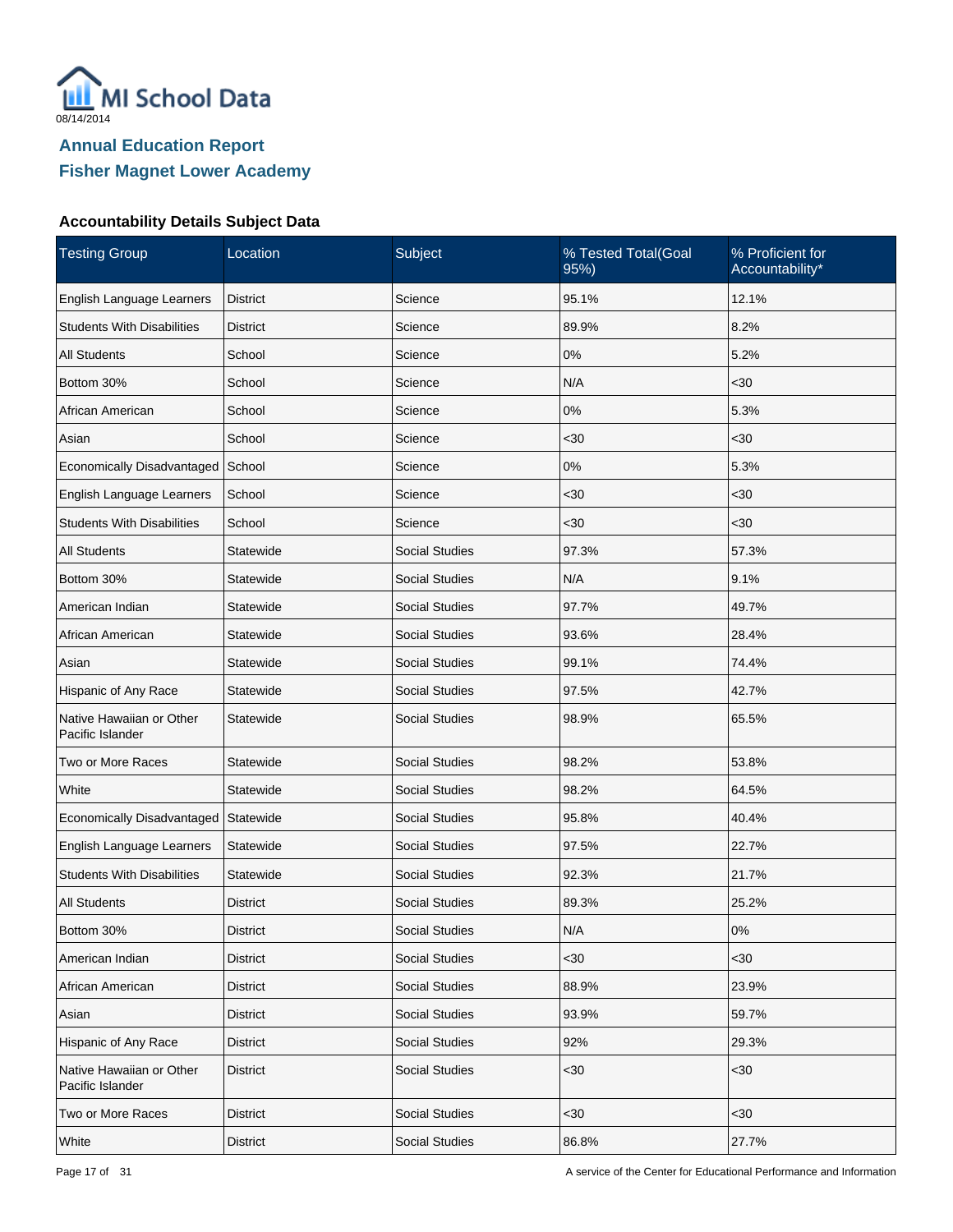

| <b>Testing Group</b>                         | Location        | Subject               | % Tested Total(Goal<br>95%) | % Proficient for<br>Accountability* |
|----------------------------------------------|-----------------|-----------------------|-----------------------------|-------------------------------------|
| Economically Disadvantaged                   | <b>District</b> | <b>Social Studies</b> | 88.9%                       | 22.4%                               |
| English Language Learners                    | <b>District</b> | <b>Social Studies</b> | 92.1%                       | 27.5%                               |
| <b>Students With Disabilities</b>            | <b>District</b> | <b>Social Studies</b> | 66.7%                       | 6.8%                                |
| <b>All Students</b>                          | Statewide       | Writing               | 98.5%                       | 73.2%                               |
| Bottom 30%                                   | Statewide       | Writing               | N/A                         | 26.5%                               |
| American Indian                              | Statewide       | Writing               | 98.5%                       | 63.2%                               |
| African American                             | Statewide       | Writing               | 96.4%                       | 54.4%                               |
| Asian                                        | Statewide       | Writing               | 99%                         | 86%                                 |
| Hispanic of Any Race                         | Statewide       | Writing               | 98.8%                       | 64.3%                               |
| Native Hawaiian or Other<br>Pacific Islander | Statewide       | Writing               | 99%                         | 76.6%                               |
| Two or More Races                            | Statewide       | Writing               | 99.1%                       | 72.8%                               |
| White                                        | Statewide       | Writing               | 99%                         | 77.8%                               |
| Economically Disadvantaged                   | Statewide       | Writing               | 97.8%                       | 61.3%                               |
| English Language Learners                    | Statewide       | Writing               | 98%                         | 51.1%                               |
| <b>Students With Disabilities</b>            | Statewide       | Writing               | 97.7%                       | 35.2%                               |
| All Students                                 | District        | Writing               | 95.7%                       | 49.2%                               |
| Bottom 30%                                   | District        | Writing               | N/A                         | 0%                                  |
| American Indian                              | District        | Writing               | $30$                        | $30$                                |
| African American                             | District        | Writing               | 95.7%                       | 47.8%                               |
| Asian                                        | <b>District</b> | Writing               | 91.5%                       | 66.7%                               |
| Hispanic of Any Race                         | <b>District</b> | Writing               | 95.9%                       | 55.8%                               |
| Native Hawaiian or Other<br>Pacific Islander | <b>District</b> | Writing               | $30$                        | $30$                                |
| Two or More Races                            | <b>District</b> | Writing               | 107.7%                      | 41.9%                               |
| White                                        | <b>District</b> | Writing               | 95.4%                       | 52.1%                               |
| Economically Disadvantaged                   | District        | Writing               | 95.7%                       | 47.3%                               |
| English Language Learners                    | <b>District</b> | Writing               | 95.6%                       | 53.1%                               |
| <b>Students With Disabilities</b>            | <b>District</b> | Writing               | 90.1%                       | 21.6%                               |
| <b>All Students</b>                          | School          | Writing               | 100%                        | 39%                                 |
| Bottom 30%                                   | School          | Writing               | N/A                         | $30$                                |
| African American                             | School          | Writing               | 100%                        | 38.3%                               |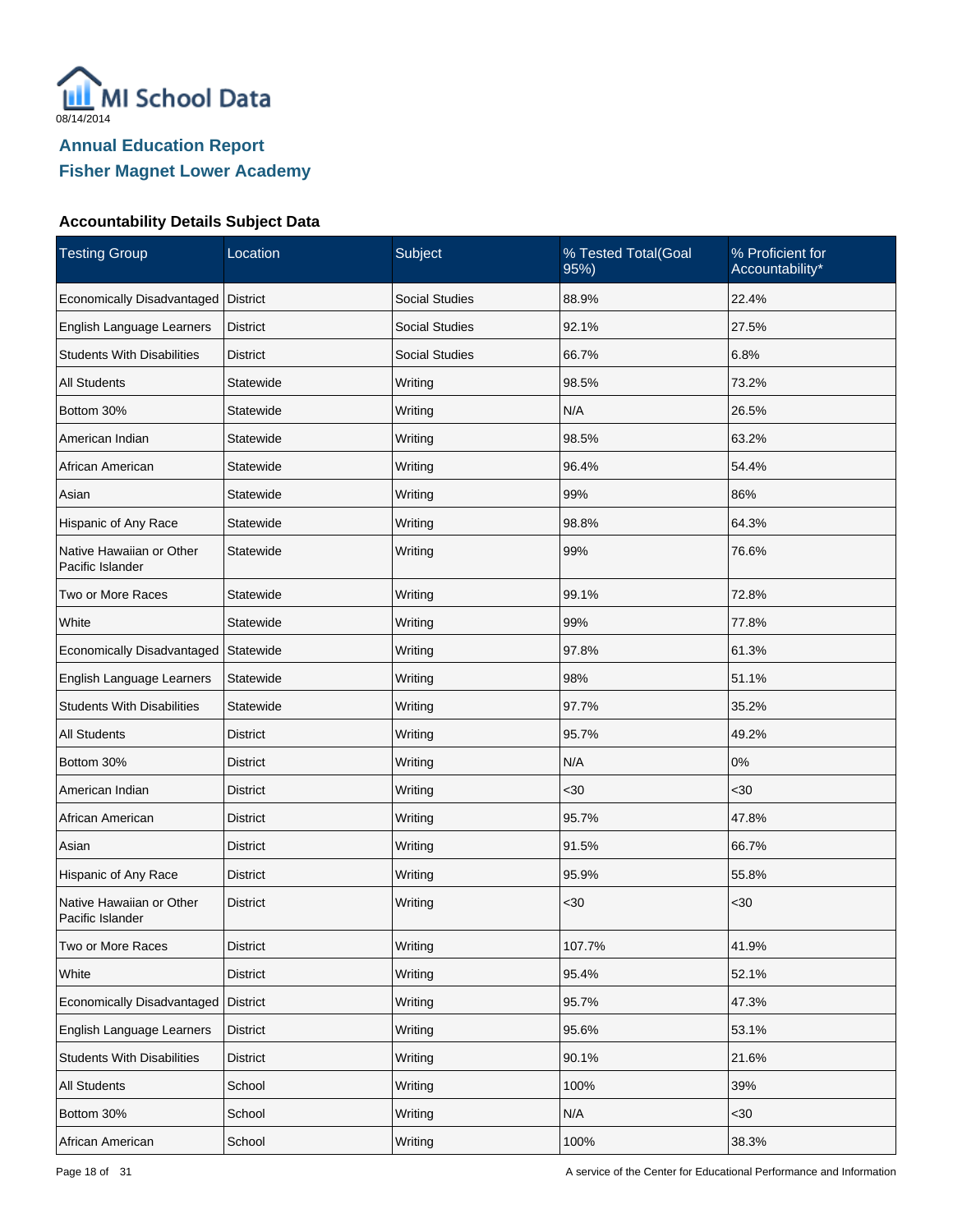

| <b>Testing Group</b>              | Location | Subject | % Tested Total(Goal<br>95% | % Proficient for<br>Accountability* |
|-----------------------------------|----------|---------|----------------------------|-------------------------------------|
| Hispanic of Any Race              | School   | Writing | $\leq 30$                  | $30$                                |
| Economically Disadvantaged School |          | Writing | 100%                       | 40.5%                               |
| Students With Disabilities        | School   | Writing | $30$                       | $30$                                |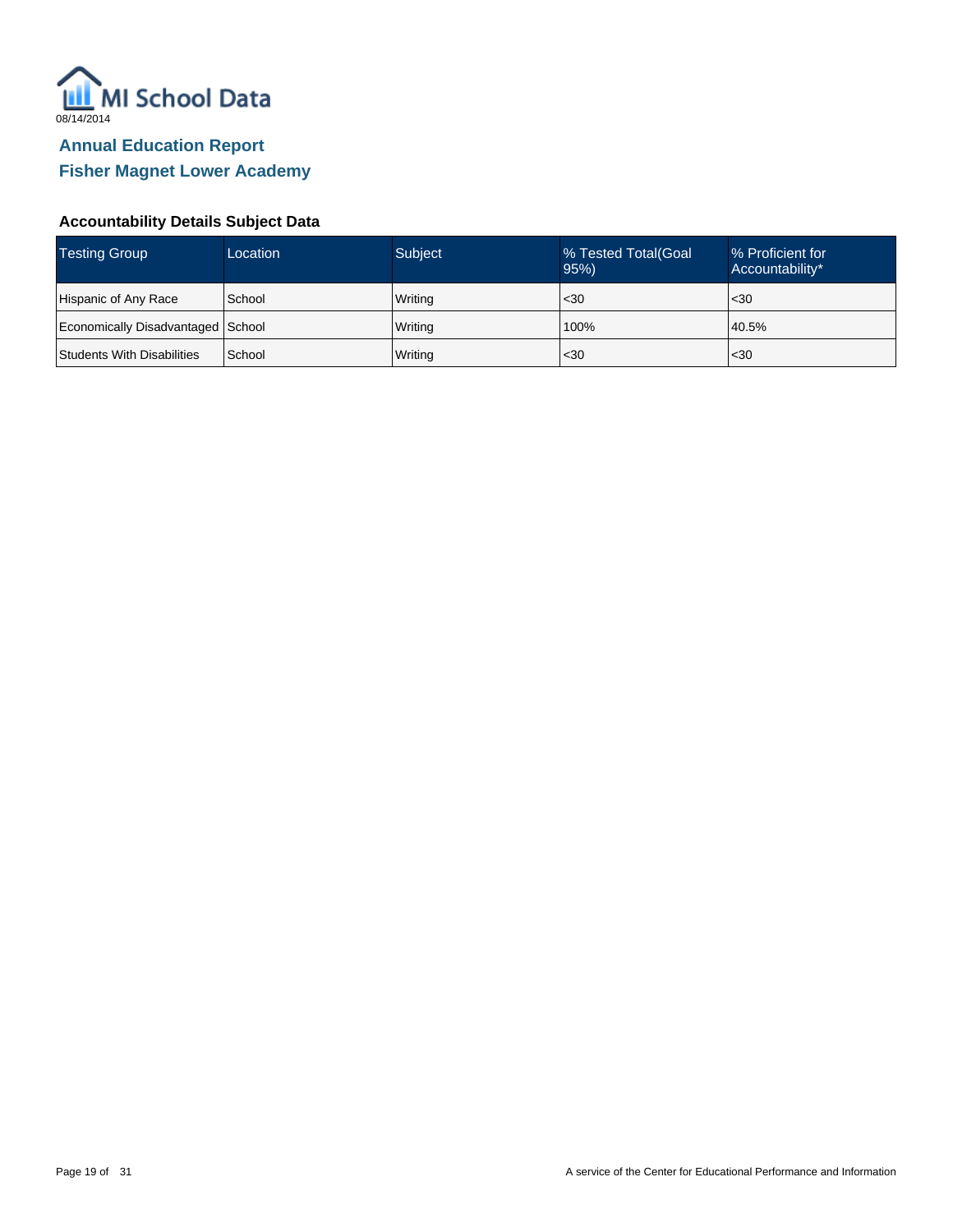

# **Fisher Magnet Lower Academy**

#### **Accountability Details Graduation Data**

| <b>Testing Group</b>                      | Location        | Accountability Scorecard Completion Rate<br>(High Schools only)<br>(Goal 80%) |
|-------------------------------------------|-----------------|-------------------------------------------------------------------------------|
| <b>All Students</b>                       | Statewide       | 77%                                                                           |
| American Indian                           | Statewide       | 64.1%                                                                         |
| African American                          | Statewide       | 60.5%                                                                         |
| Asian                                     | Statewide       | 87.9%                                                                         |
| Hispanic of Any Race                      | Statewide       | 67.3%                                                                         |
| Migrant                                   | Statewide       | 70.5%                                                                         |
| Native Hawaiian or Other Pacific Islander | Statewide       | 69.2%                                                                         |
| Two or More Races                         | Statewide       | 73.9%                                                                         |
| White                                     | Statewide       | 82.1%                                                                         |
| Female                                    | Statewide       | 81.5%                                                                         |
| Male                                      | Statewide       | 72.7%                                                                         |
| Economically Disadvantaged                | Statewide       | 63.9%                                                                         |
| English Language Learners                 | Statewide       | 65.4%                                                                         |
| <b>Students With Disabilities</b>         | Statewide       | 53.6%                                                                         |
| Homeless                                  | Statewide       | 54.2%                                                                         |
| <b>All Students</b>                       | <b>District</b> | 64.6%                                                                         |
| African American                          | <b>District</b> | 64.5%                                                                         |
| Asian                                     | <b>District</b> | 79.1%                                                                         |
| Hispanic of Any Race                      | <b>District</b> | 69.2%                                                                         |
| White                                     | <b>District</b> | 44.9%                                                                         |
| Economically Disadvantaged                | <b>District</b> | 63.7%                                                                         |
| English Language Learners                 | <b>District</b> | 71.5%                                                                         |
| <b>Students With Disabilities</b>         | <b>District</b> | 40.9%                                                                         |
| Bottom 30%                                | <b>District</b> | 86.1%                                                                         |

\* All data based on students enrolled for a full academic year.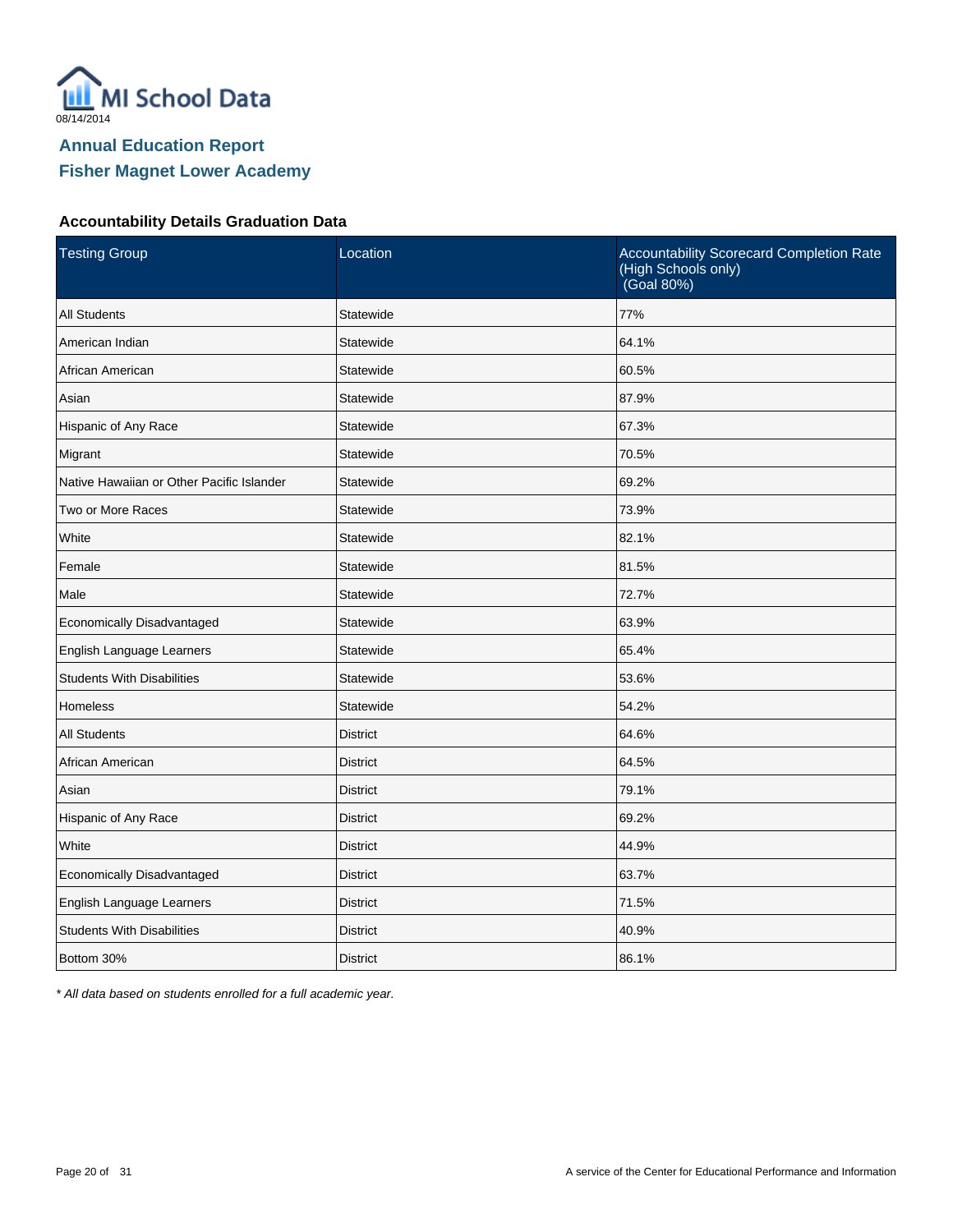

### **Accountability Details Attendance Data**

| <b>Testing Group</b> | Location  | Attendance Rate<br>(Goal 90%) |
|----------------------|-----------|-------------------------------|
| All Students         | Statewide | 94.3%                         |
| All Students         | District  | 86.8%                         |
| All Students         | School    | 86%                           |

\* All data based on students enrolled for a full academic year.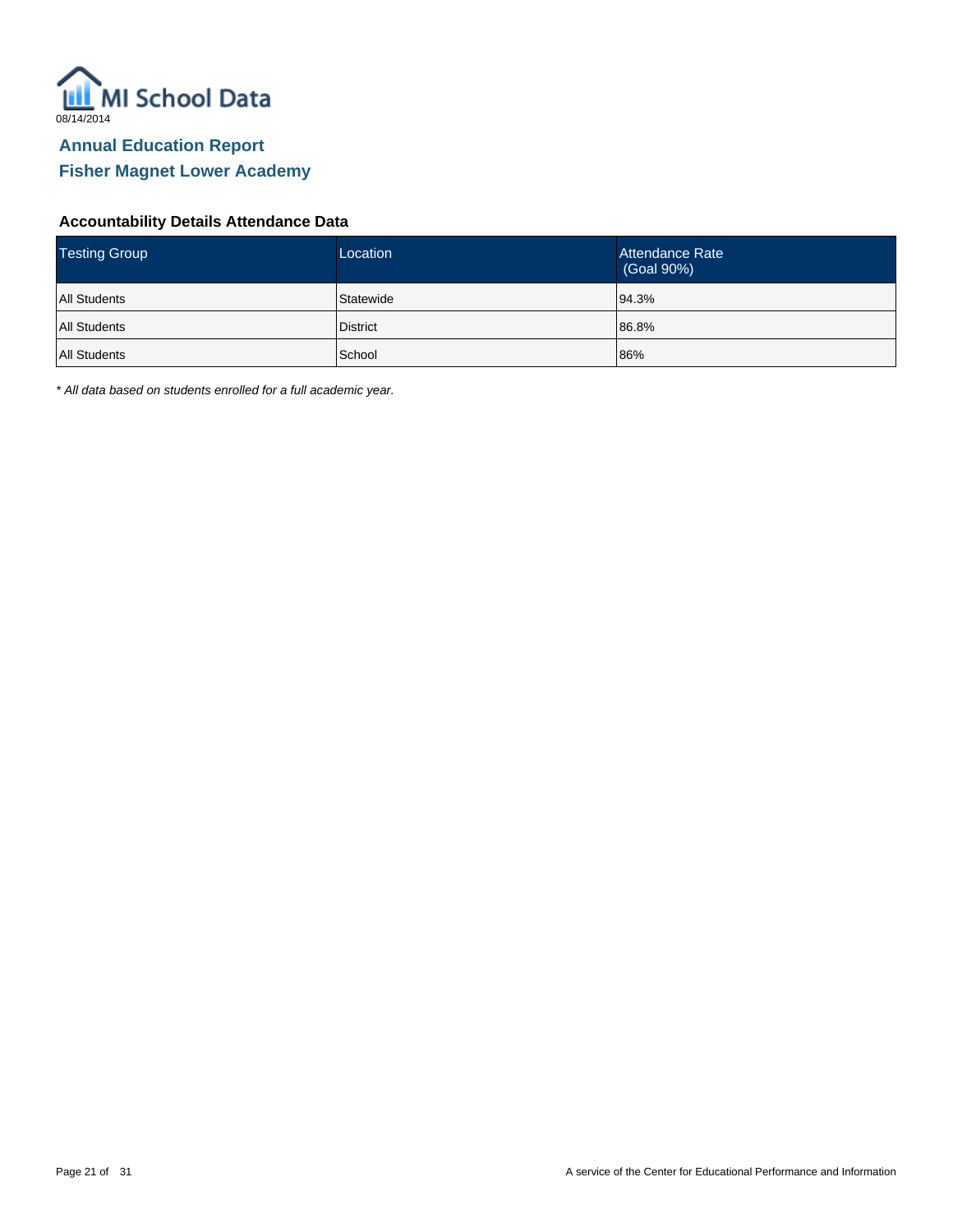

**Fisher Magnet Lower Academy**

### **Accountability Status District Data**

| <b>District</b><br><b>Name</b> | Reading<br><b>Status</b> | Reading<br>Score <sup>1</sup> | Writina<br>Status | <b>Writing</b><br>Score | Math Status Math Score |  | Science<br><b>Status</b> | Science<br>Score <sup>1</sup> | Social<br><b>Studies</b><br><b>Status</b> | Social <sup>'</sup><br><b>Studies</b><br>Score | Overall<br><b>Status</b> | Dverall<br>Score |
|--------------------------------|--------------------------|-------------------------------|-------------------|-------------------------|------------------------|--|--------------------------|-------------------------------|-------------------------------------------|------------------------------------------------|--------------------------|------------------|
|--------------------------------|--------------------------|-------------------------------|-------------------|-------------------------|------------------------|--|--------------------------|-------------------------------|-------------------------------------------|------------------------------------------------|--------------------------|------------------|

No Data to Display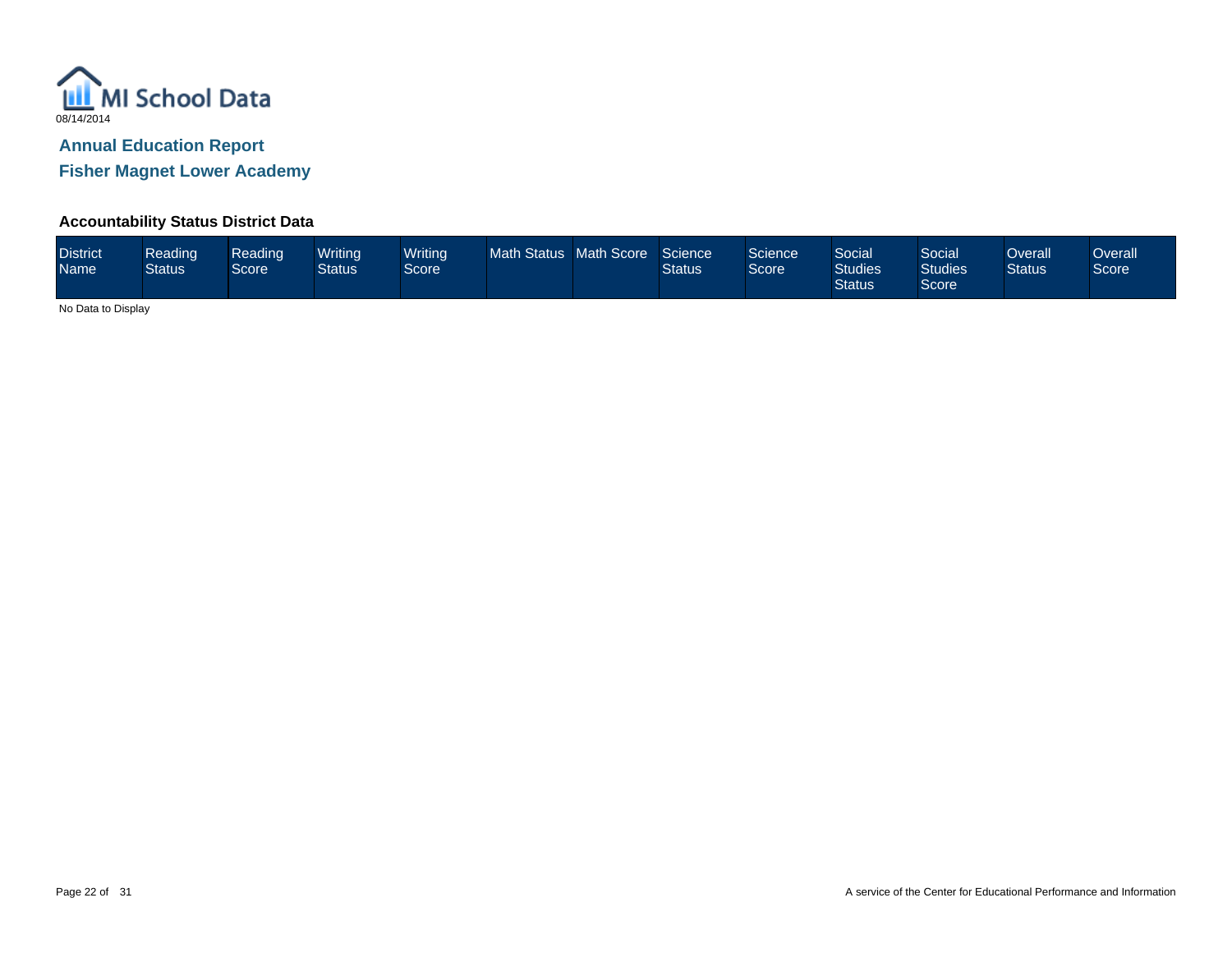

**Fisher Magnet Lower Academy**

### **Accountability Status School Data**

| <b>District</b><br><b>Name</b>            | School<br>Name                              | <b>Title 1</b><br><b>Status</b> | Reading<br><b>Status</b> | Reading<br>Score | Writing<br><b>Status</b> | Writing<br>Score | Math<br><b>Status</b> | <b>Math</b><br>Score | Science<br><b>Status</b> | Science<br>Score | Social<br><b>Studies</b><br><b>Status</b> | Social<br><b>Studies</b><br>Score | Overall<br><b>Status</b> | Overall<br>Score |
|-------------------------------------------|---------------------------------------------|---------------------------------|--------------------------|------------------|--------------------------|------------------|-----------------------|----------------------|--------------------------|------------------|-------------------------------------------|-----------------------------------|--------------------------|------------------|
| Detroit City<br>School<br><b>District</b> | <b>Fisher</b><br>Magnet<br>Lower<br>Academy | Priority<br>School              | Green                    |                  | <b>Green</b>             | ר ו              | Green                 | 2                    | Red                      | l O              |                                           |                                   | Red                      | 24               |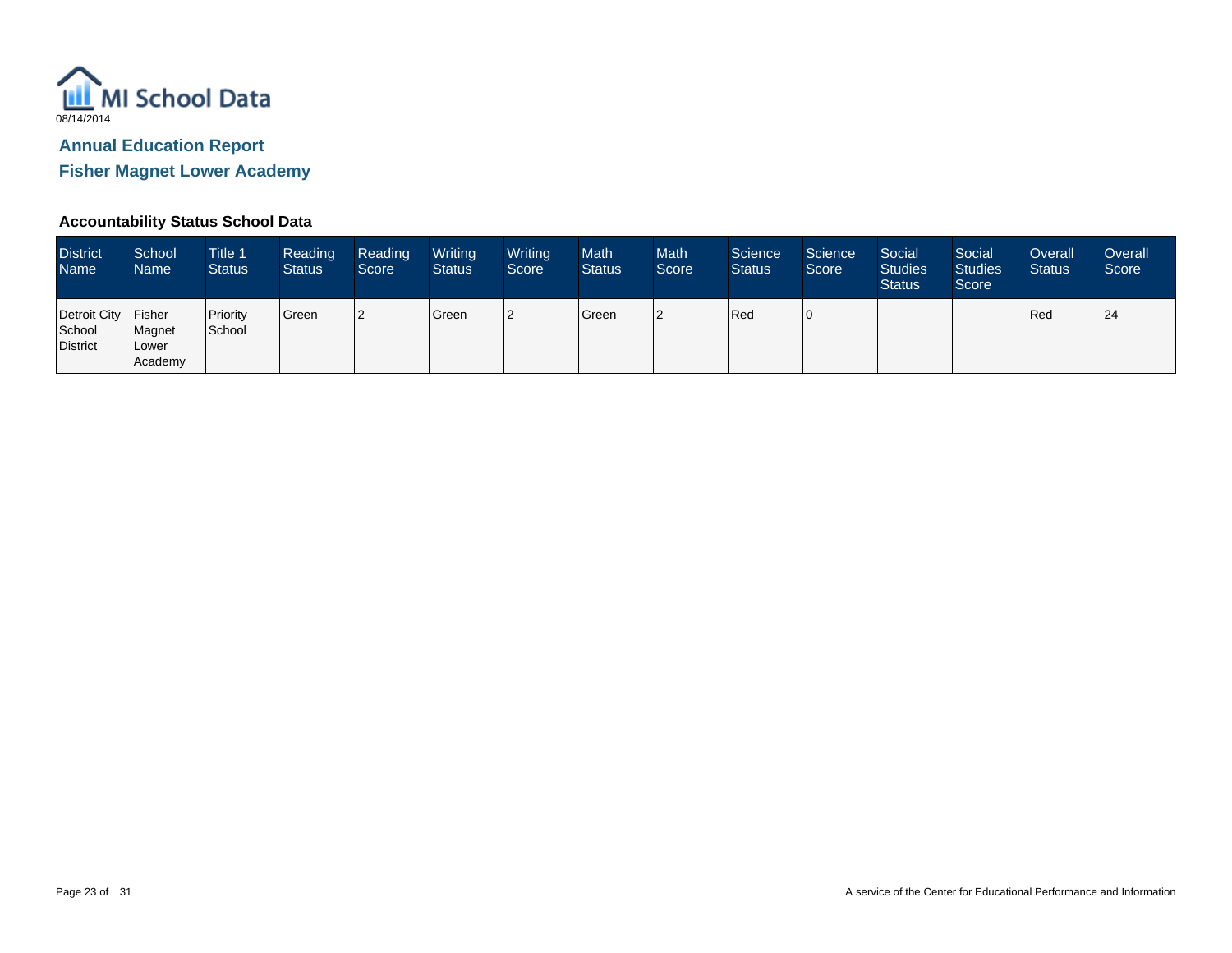

### **Fisher Magnet Lower Academy**

#### **Teacher Quality - Qualification**

|                                                                                                             | Other | B.A. | MA. | P.H.D. |
|-------------------------------------------------------------------------------------------------------------|-------|------|-----|--------|
| Professional Qualifications of 0<br>All Public Elementary and<br>Secondary School Teachers<br>in the School |       | 16   | 31  | U      |

Professional Qualifications are defined by the State and may include information such as the degrees of public school teachers (e.g., percentage of teachers with Bachelors Degrees or Masters Degrees) or the percentage of fully certified teachers

#### **Teacher Quality - Class**

|                                                                                                                              | School Aggregate | <b>High-Poverty Schools</b> | <b>Low-Poverty Schools</b> |
|------------------------------------------------------------------------------------------------------------------------------|------------------|-----------------------------|----------------------------|
| Percentage of Core Academic<br>Subject Elementary and Secondary<br>School Classes not Taught by Highly<br>Qualified Teachers | 10.0%            | $0.0\%$                     | $0.0\%$                    |

#### **Teacher Quality - Provisional**

|                                                                                                             | <b>Certification Percent</b> |
|-------------------------------------------------------------------------------------------------------------|------------------------------|
| Percentage of Public Elementary and Secondary School Teachers in the<br>School with Emergency Certification | 10%                          |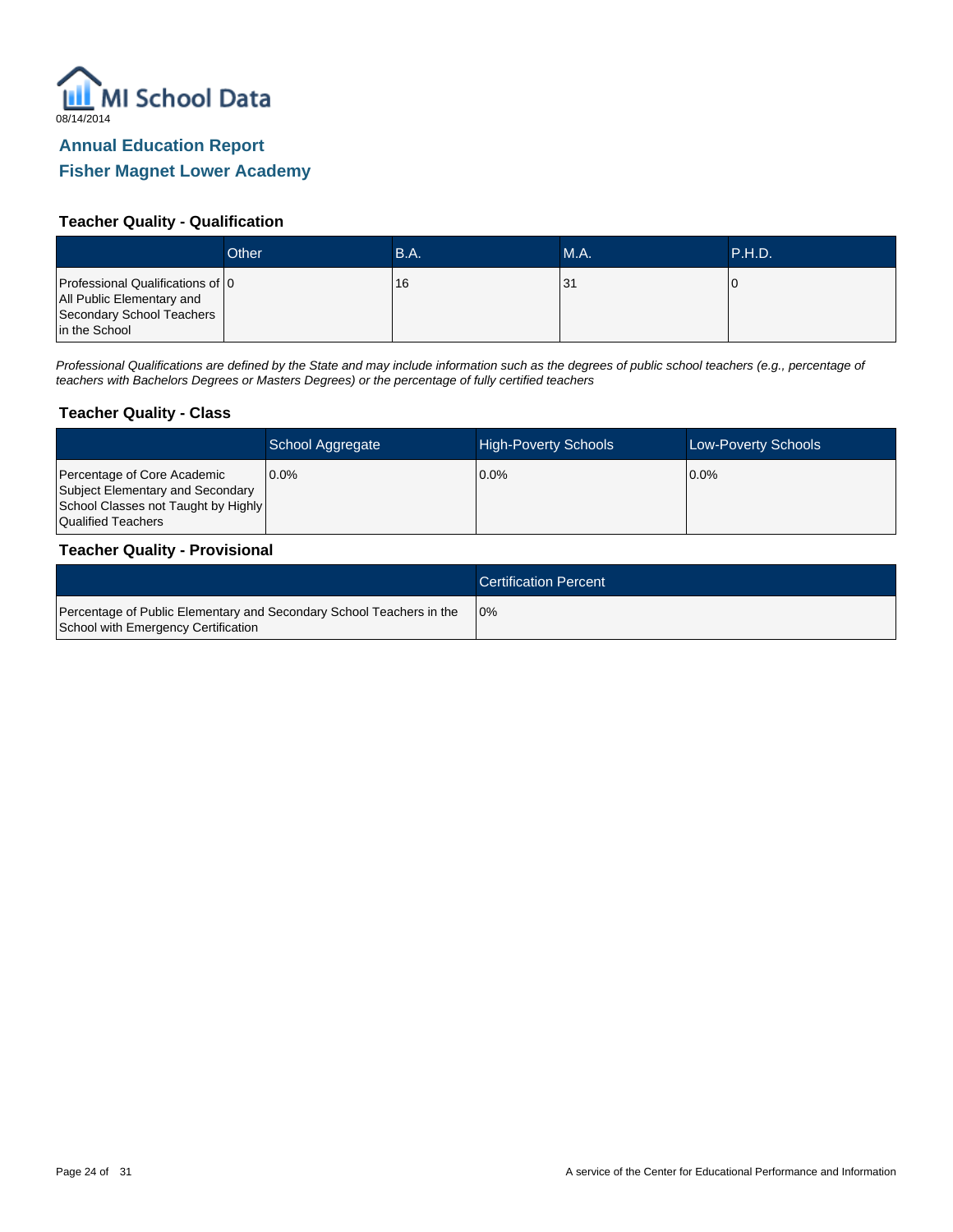

#### **NAEP Grade 4 Math**

|                                                                                                                                             | <b>Percent of Students</b>                 | Percent below Basic Percent Basic |                                               | <b>Percent Proficient</b>      | <b>Percent Advanced</b> |
|---------------------------------------------------------------------------------------------------------------------------------------------|--------------------------------------------|-----------------------------------|-----------------------------------------------|--------------------------------|-------------------------|
| <b>All Students</b>                                                                                                                         | 100                                        | 23                                | 40                                            | 30                             | 7                       |
| Male<br>Female                                                                                                                              | 52<br>48                                   | 24<br>23                          | 38<br>41                                      | 31<br>30                       | 6                       |
| National Lunch<br>Program Eligibility<br>Eligible<br>Not Eligible<br>Info not available                                                     | 54<br>46<br>ŧ                              | 35<br>9                           | 45<br>34<br>$\ddagger$                        | 18<br>45<br>$\ddagger$         | 2<br>12<br>ŧ            |
| Race/Ethnicity<br>White<br><b>Black</b><br>Hispanic<br>Asian<br>American Indian<br>Native Hawaiian/Pacific<br>Islander<br>Two or More Races | 66<br>19<br>9<br>11<br>ŧ<br>$\overline{2}$ | 14<br>53<br>36<br>11<br>16        | 41<br>37<br>42<br>35<br>ŧ<br>$\ddagger$<br>50 | 38<br>9<br>18<br>24<br>ŧ<br>24 | 30<br>ŧ<br>10           |
| Student classified as<br>having a disability<br><b>SD</b><br>Not SD                                                                         | 12<br>88                                   | 50<br>20                          | 34<br>40                                      | 15<br>33                       |                         |
| Student is an English<br>Language Learner<br><b>ELL</b><br>Not ELL                                                                          | 8<br>92                                    | 21<br>21                          | 40<br>40                                      | 32<br>32                       |                         |

‡ Reporting Standards not met. Note: Observed differences are not necessarily statistically significant. Detail may not sum to total because of rounding. SOURCE: U.S. Department of Education. Institute for Education Sciences. National Center for Education Statistics. National Assessment Program (NAEP) 2013 Mathematics Achievement.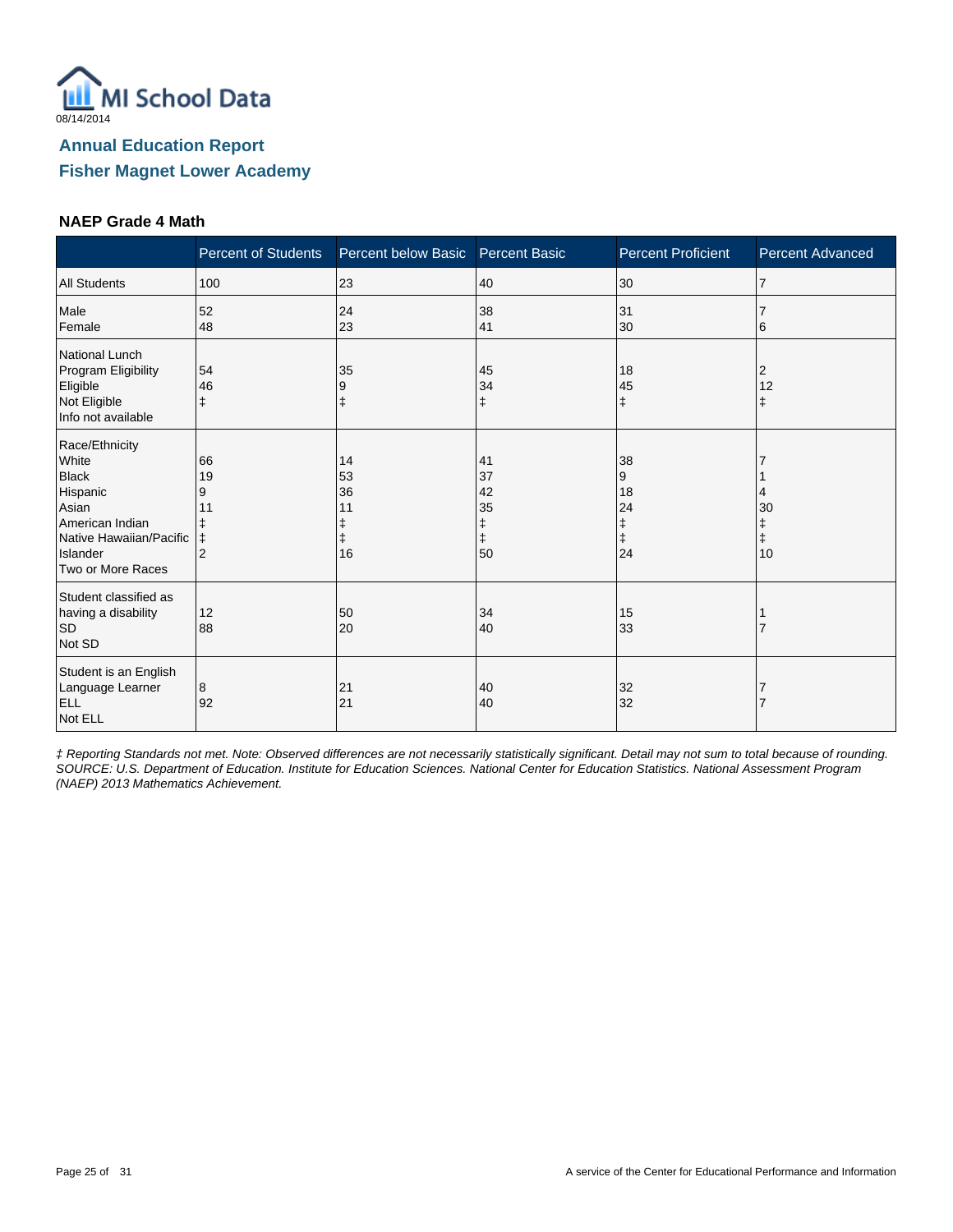

#### **NAEP Grade 8 Math**

|                                                                                                                                             | <b>Percent of Students</b>           | Percent below Basic              | <b>Percent Basic</b>           | <b>Percent Proficient</b>            | <b>Percent Advanced</b> |
|---------------------------------------------------------------------------------------------------------------------------------------------|--------------------------------------|----------------------------------|--------------------------------|--------------------------------------|-------------------------|
| <b>All Students</b>                                                                                                                         | 100                                  | 30                               | 40                             | 23                                   | 17                      |
| Male<br>Female                                                                                                                              | 52<br>48                             | 31<br>28                         | 38<br>42                       | 23<br>24                             | 8<br>6                  |
| National Lunch<br>Program Eligibility<br>Eligible<br>Not Eligible<br>Info not available                                                     | 46<br>54<br>$\Omega$                 | 46<br>16<br>0                    | 38<br>42<br>$\mathbf{0}$       | 14<br>32<br>$\Omega$                 | 2<br>10<br>$\Omega$     |
| Race/Ethnicity<br>White<br><b>Black</b><br>Hispanic<br>Asian<br>American Indian<br>Native Hawaiian/Pacific<br>Islander<br>Two or More Races | 72<br>16<br>6<br>3<br>$\overline{2}$ | 21<br>64<br>51<br>12<br>$\Omega$ | 43<br>29<br>35<br>28<br>O<br>0 | 29<br>6<br>13<br>30<br>0<br>0<br>l O | 30<br>$\Omega$          |
| Student classified as<br>having a disability<br><b>SD</b><br>Not SD                                                                         | 12<br>88                             | 50<br>20                         | 34<br>40                       | 14<br>33                             | $\overline{2}$          |
| Student is an English<br>Language Learner<br><b>ELL</b><br>Not ELL                                                                          | 3<br>97                              | 74<br>28                         | 24<br>41                       | 2<br>24                              |                         |

‡ Reporting Standards not met. NOTE: Observed differences are not necessarily statistically significant. Detail may not sum to total because of rounding. SOURCE: U.S. Department of Education. Institute for Education Sciences. National Center for Education Statistics. National Assessment Program (NAEP) 2013 Mathematics Achievement.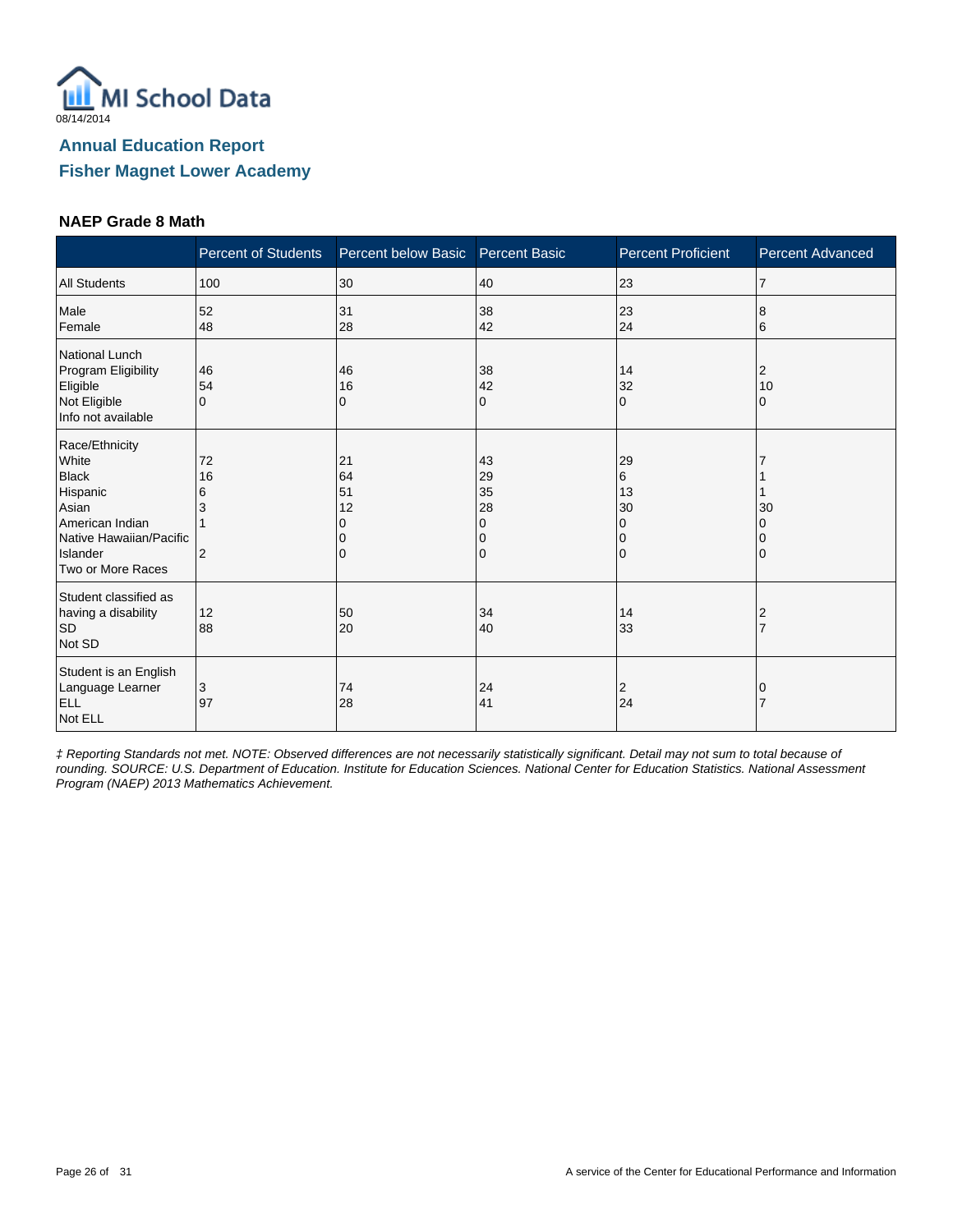

#### **NAEP Grade 12 Math**

|                                                                                                                                             | <b>Percent of Students</b> | Percent below Basic Percent Basic |                                     | <b>Percent Proficient</b> | <b>Percent Advanced</b> |
|---------------------------------------------------------------------------------------------------------------------------------------------|----------------------------|-----------------------------------|-------------------------------------|---------------------------|-------------------------|
| <b>All Students</b>                                                                                                                         | 100                        | 34                                | 41                                  | 23                        | $\overline{2}$          |
| Male<br>Female                                                                                                                              | 51<br>49                   | 32<br>35                          | 41<br>42                            | 26<br>22                  |                         |
| National Lunch<br>Program Eligibility<br>Eligible<br>Not Eligible<br>Info not available                                                     | 35<br>64<br>$\Omega$       | 54<br>22<br>$\Omega$              | 37<br>44<br>0                       | 9<br>32<br>$\Omega$       | $\Omega$                |
| Race/Ethnicity<br>White<br><b>Black</b><br>Hispanic<br>Asian<br>American Indian<br>Native Hawaiian/Pacific<br>Islander<br>Two or More Races | 76<br>14<br>5<br>3<br>10   | 26<br>68<br>58<br>26              | 42<br>27<br>33<br>32<br>O<br>0<br>0 | 30<br>5<br>9<br>35<br>0   |                         |
| Student classified as<br>having a disability<br><b>SD</b><br>Not SD                                                                         | 9<br>91                    | 78<br>30                          | 19<br>43                            | 3<br>25                   | $\overline{2}$          |
| Student is an English<br>Language Learner<br><b>ELL</b><br>Not ELL                                                                          | 2<br>98                    | 0<br>33                           | 0<br>41                             | 0<br>24                   | O<br>$\overline{2}$     |

‡ Reporting Standards not met. NOTE: Observed differences are not necessarily statistically significant. Detail may not sum to total because of rounding. SOURCE: U.S. Department of Education. Institute for Education Sciences. National Center for Education Statistics. National Assessment Program (NAEP) 2013 Mathematics Achievement.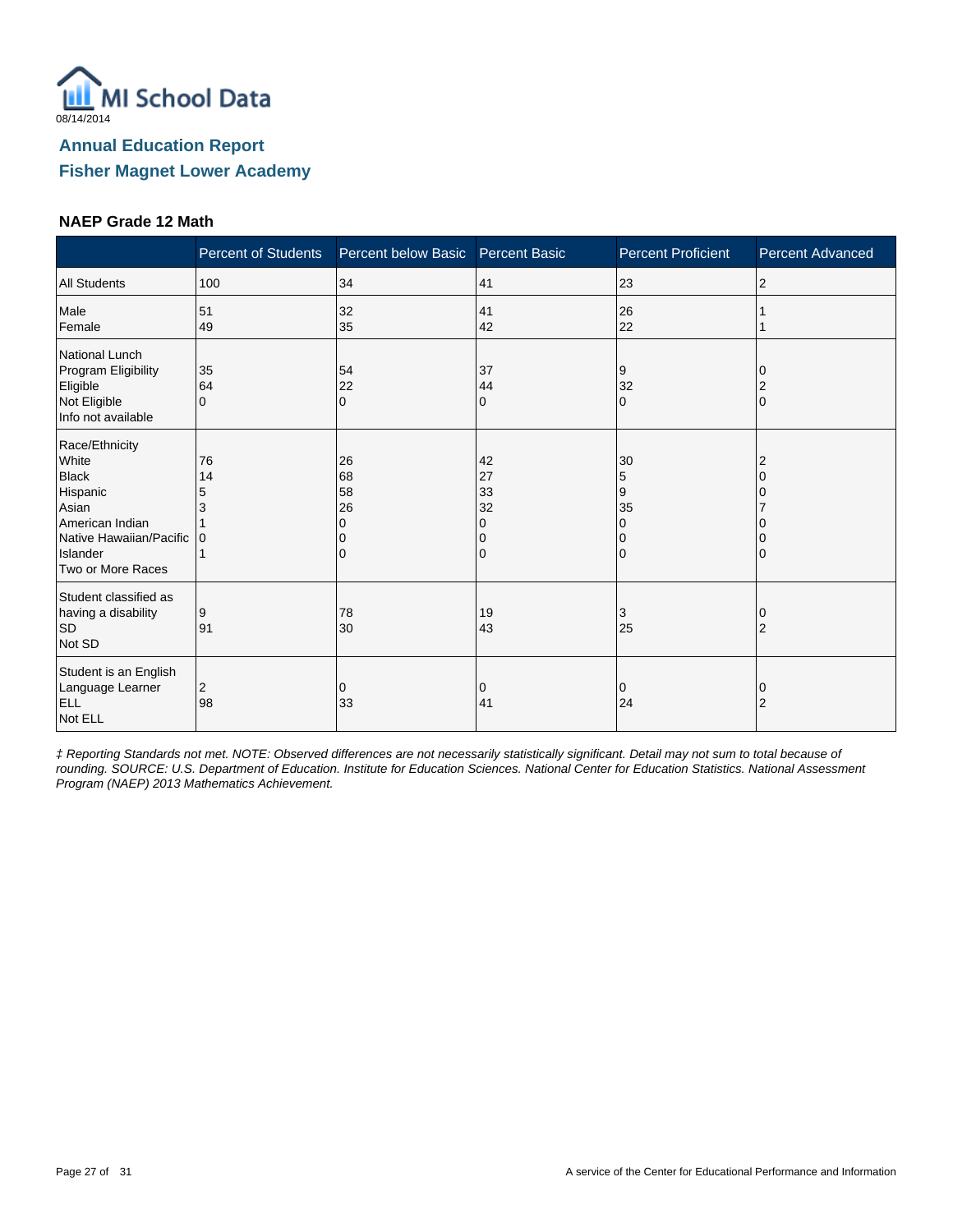

#### **NAEP Grade 4 Reading**

|                                                                                                                                             | <b>Percent of Students</b>                 | Percent below Basic            | <b>Percent Basic</b>                | <b>Percent Proficient</b>                                   | <b>Percent Advanced</b> |
|---------------------------------------------------------------------------------------------------------------------------------------------|--------------------------------------------|--------------------------------|-------------------------------------|-------------------------------------------------------------|-------------------------|
| <b>All Students</b>                                                                                                                         | 100                                        | 36                             | 33                                  | 25                                                          | 6                       |
| Male<br>Female                                                                                                                              | 50<br>50                                   | 31<br>20                       | 37<br>37                            | 28<br>37                                                    | 4<br>6                  |
| National Lunch<br>Program Eligibility<br>Eligible<br>Not Eligible<br>Info not available                                                     | 35<br>64<br>$\mathbf{0}$                   | 37<br>19<br>0                  | 39<br>36<br>0                       | 22<br>38<br>$\mathbf 0$                                     | 2                       |
| Race/Ethnicity<br>White<br><b>Black</b><br>Hispanic<br>Asian<br>American Indian<br>Native Hawaiian/Pacific<br>Islander<br>Two or More Races | 66<br>18<br>9<br>3<br>$\Omega$<br>$\Omega$ | 28<br>61<br>47<br>23<br>0<br>0 | 35<br>27<br>32<br>32<br>0<br>0<br>0 | 29<br>11<br>18<br>32<br>$\Omega$<br>$\Omega$<br>$\mathbf 0$ | 8<br>3<br>13            |
| Student classified as<br>having a disability<br><b>SD</b><br>Not SD                                                                         | $\overline{7}$<br>93                       | 66<br>23                       | 25<br>32                            | 9<br>34                                                     | 5                       |
| Student is an English<br>Language Learner<br>ELL<br>Not ELL                                                                                 | 2<br>98                                    | 0<br>25                        | 0<br>37                             | 0<br>33                                                     | 0<br>5                  |

# Rounds to zero

‡ Reporting Standards not met. NOTE: Observed differences are not necessarily statistically significant. Detail may not sum to total because of rounding. SOURCE: U.S. Department of Education, Institute of Education Sciences, National Center for Education Statistics, National Assessment of Educational Progress (NAEP), 2013 Reading Assessment.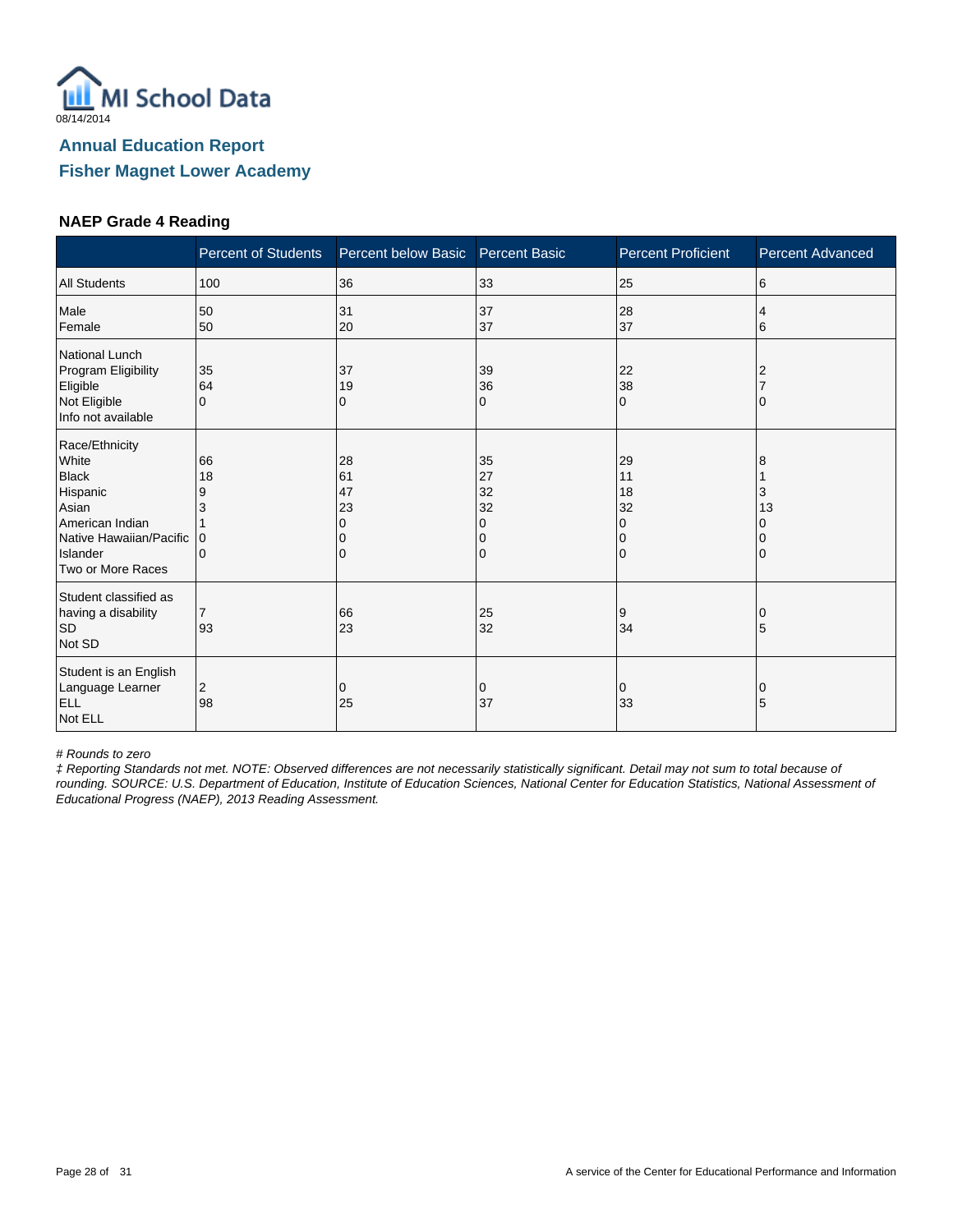

#### **NAEP Grade 8 Reading**

|                                                                                                                                             | <b>Percent of Students</b>          | Percent below Basic       | <b>Percent Basic</b>                | <b>Percent Proficient</b>                                   | <b>Percent Advanced</b> |
|---------------------------------------------------------------------------------------------------------------------------------------------|-------------------------------------|---------------------------|-------------------------------------|-------------------------------------------------------------|-------------------------|
| <b>All Students</b>                                                                                                                         | 100                                 | 23                        | 44                                  | 30                                                          | 3                       |
| Male<br>Female                                                                                                                              | 52<br>48                            | 26<br>19                  | 47<br>42                            | 25<br>35                                                    | 2<br>4                  |
| National Lunch<br>Program Eligibility<br>Eligible<br>Not Eligible<br>Info not available                                                     | 46<br>54<br>$\Omega$                | 34<br>13<br>0             | 47<br>42<br>0                       | 18<br>40<br>$\Omega$                                        | O                       |
| Race/Ethnicity<br>White<br><b>Black</b><br>Hispanic<br>Asian<br>American Indian<br>Native Hawaiian/Pacific<br>Islander<br>Two or More Races | 72<br>15<br>6<br>3<br>$\Omega$<br>2 | 17<br>46<br>31<br>17<br>0 | 46<br>42<br>47<br>30<br>0<br>0<br>0 | 34<br>11<br>20<br>39<br>$\Omega$<br>$\Omega$<br>$\mathbf 0$ | 2<br>14                 |
| Student classified as<br>having a disability<br><b>SD</b><br>Not SD                                                                         | 10<br>90                            | 59<br>19                  | 34<br>45                            | 7<br>33                                                     | 3                       |
| Student is an English<br>Language Learner<br><b>ELL</b><br>Not ELL                                                                          | 8<br>92                             | 61<br>34                  | 30<br>34                            | 8<br>25                                                     |                         |

# Rounds to zero

‡ Reporting Standards not met. NOTE: Observed differences are not necessarily statistically significant. Detail may not sum to total because of rounding. SOURCE: U.S. Department of Education, Institute of Education Sciences, National Center for Education Statistics, National Assessment of Educational Progress (NAEP), 2013 Reading Assessment.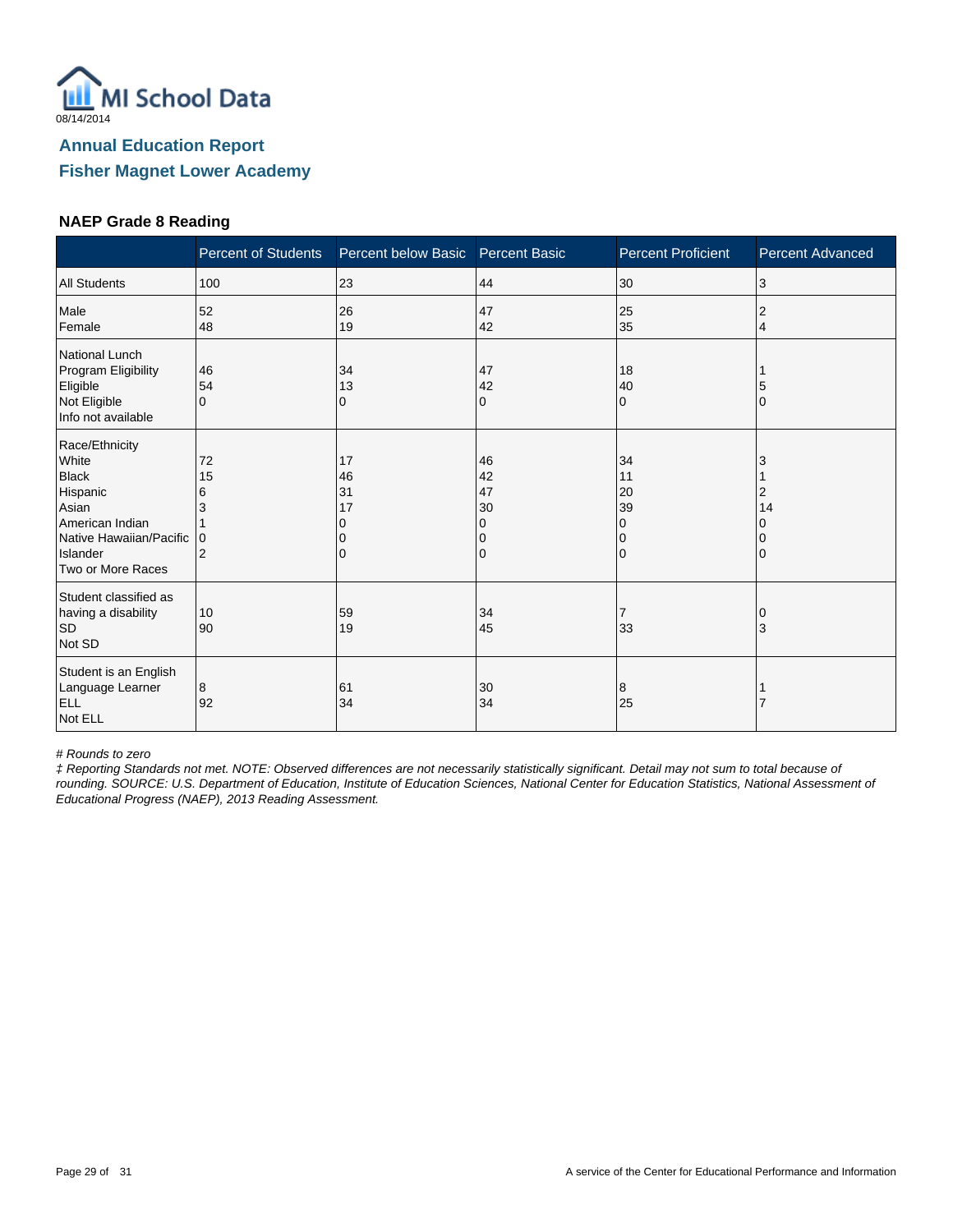

#### **NAEP Grade 12 Reading**

|                                                                                                                                             | <b>Percent of Students</b>             | Percent below Basic Percent Basic |                                | <b>Percent Proficient</b>              | <b>Percent Advanced</b> |
|---------------------------------------------------------------------------------------------------------------------------------------------|----------------------------------------|-----------------------------------|--------------------------------|----------------------------------------|-------------------------|
| <b>All Students</b>                                                                                                                         | 100                                    | 26                                | 5                              | 27                                     | 5                       |
| Male<br>Female                                                                                                                              | 50<br>50                               | 31<br>20                          | 37<br>37                       | 28<br>37                               | 4<br>6                  |
| National Lunch<br>Program Eligibility<br>Eligible<br>Not Eligible<br>Info not available                                                     | 35<br>64                               | 37<br>19<br>0                     | 39<br>36<br>$\Omega$           | 22<br>38<br>$\Omega$                   | 2<br>$\Omega$           |
| Race/Ethnicity<br>White<br><b>Black</b><br>Hispanic<br>Asian<br>American Indian<br>Native Hawaiian/Pacific<br>Islander<br>Two or More Races | 76<br>14<br>5<br>3<br>$\mathbf 0$<br>0 | 20<br>52<br>34<br>21<br>0         | 38<br>36<br>44<br>26<br>O<br>0 | 36<br>12<br>21<br>41<br>0<br>10<br>l O | 6<br>12                 |
| Student classified as<br>having a disability<br><b>SD</b><br>Not SD                                                                         | $\overline{7}$<br>93                   | 66<br>23                          | 25<br>38                       | 8<br>34                                | 5                       |
| Student is an English<br>Language Learner<br>ELL<br>Not ELL                                                                                 | 2<br>98                                | 0<br>25                           | 0<br>37                        | 0<br>33                                | 0<br>5                  |

# Rounds to zero

‡ Reporting Standards not met. NOTE: Observed differences are not necessarily statistically significant. Detail may not sum to total because of rounding. SOURCE: U.S. Department of Education, Institute of Education Sciences, National Center for Education Statistics, National Assessment of Educational Progress (NAEP), 2013 Reading Assessment.